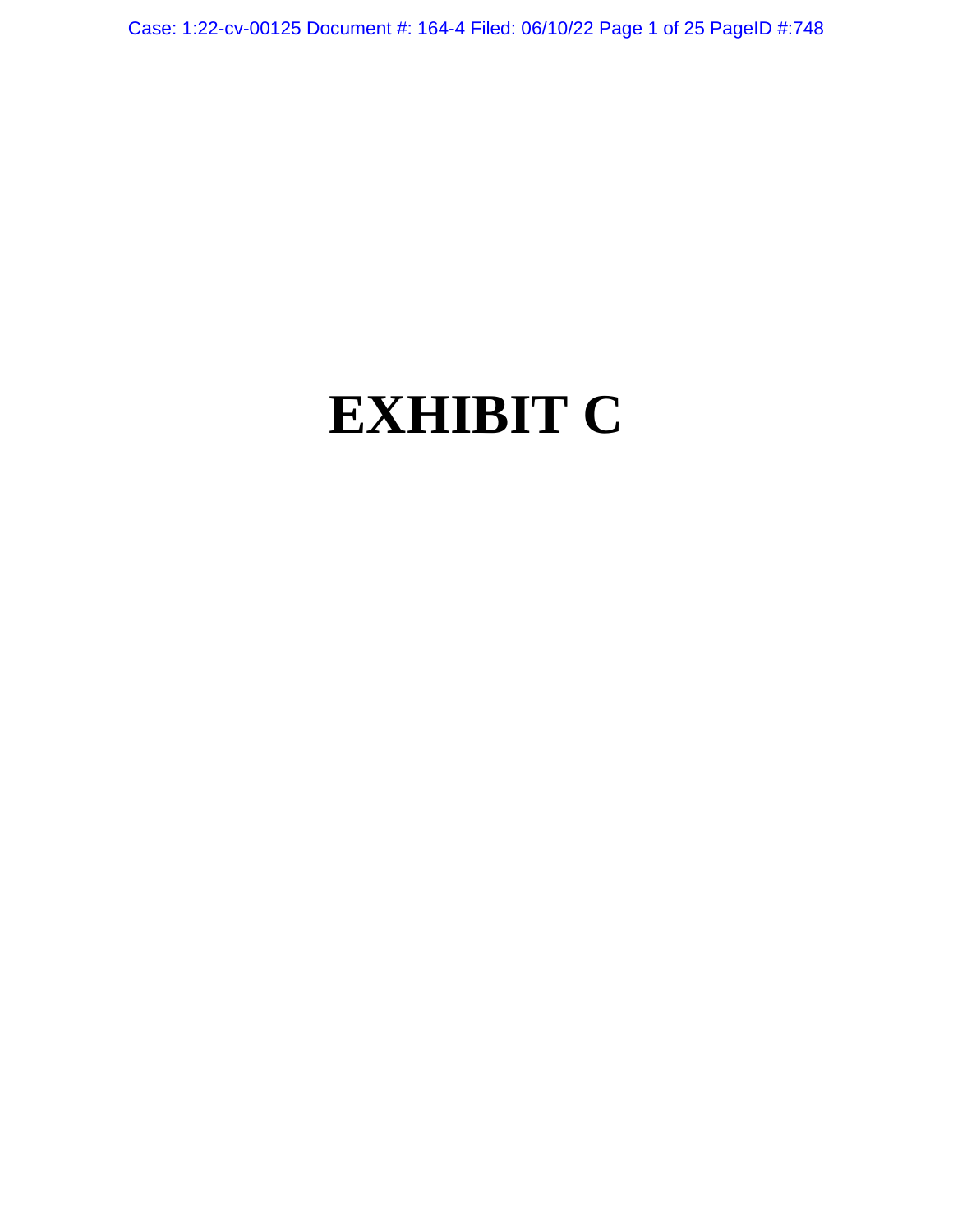# A Report on the State of Financial Aid at Brown

Prepared by **Brown for Financial Aid**

April 2, 2012 *Updated May 25, 2012*

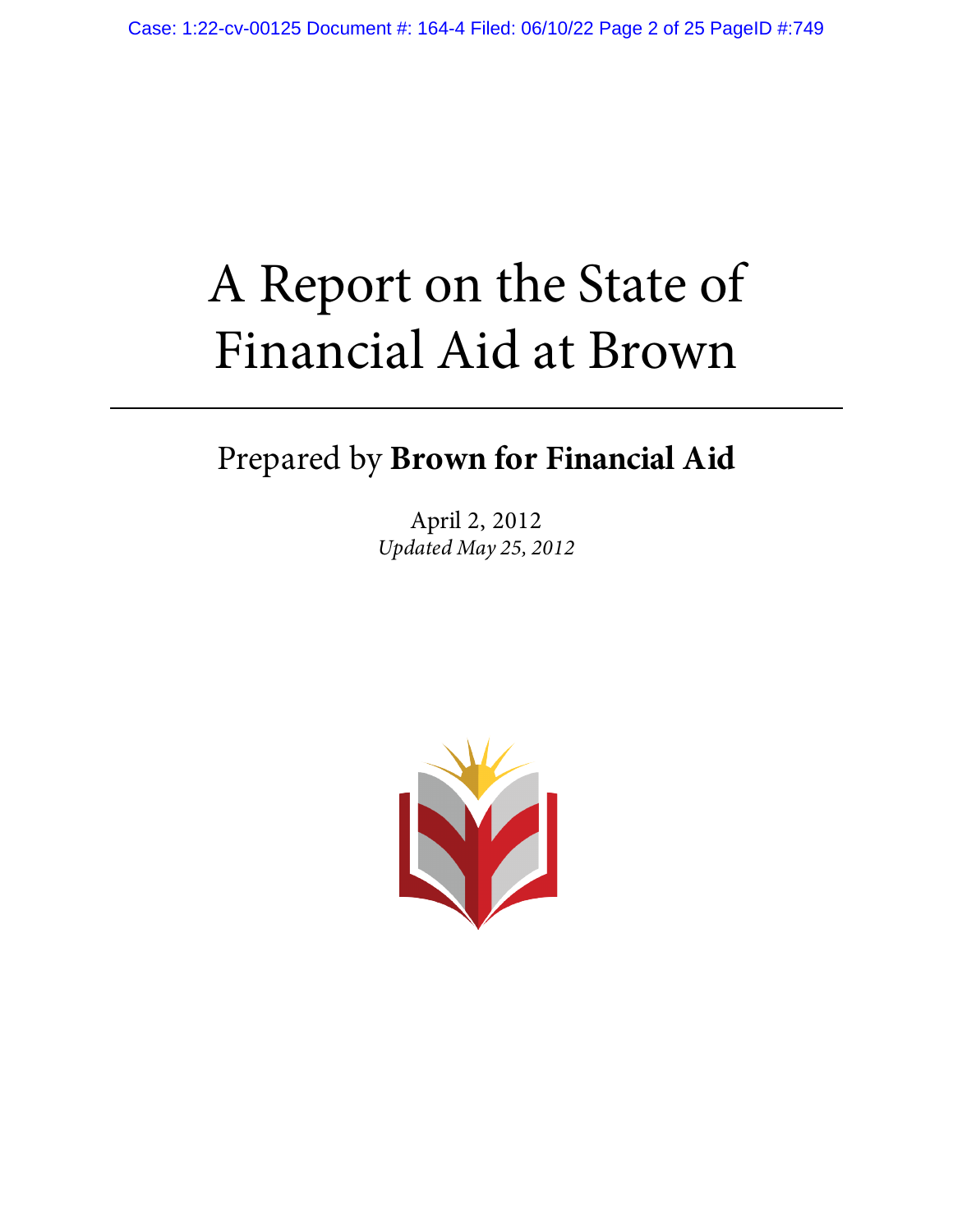Brown for Financial Aid is committed to advocating for greater access to a Brown education, transparency in financial aid policy, and increased student involvement in resource allocation decisions. The following individuals contributed to this report:

Lorena Garcia '12 Emily Gonzalez '13 Amit Jain '12 Alex Mechanick '15 Hannah Moser '12 Tim Natividad '12 Ralanda Nelson '12 Nick Petersdorf '12.5 Irene Rojas-Carroll '15 David Salsone '12.5 Anish Sarma '12 Risa Stein '12 Zoe Stephenson '12 Anthony White '13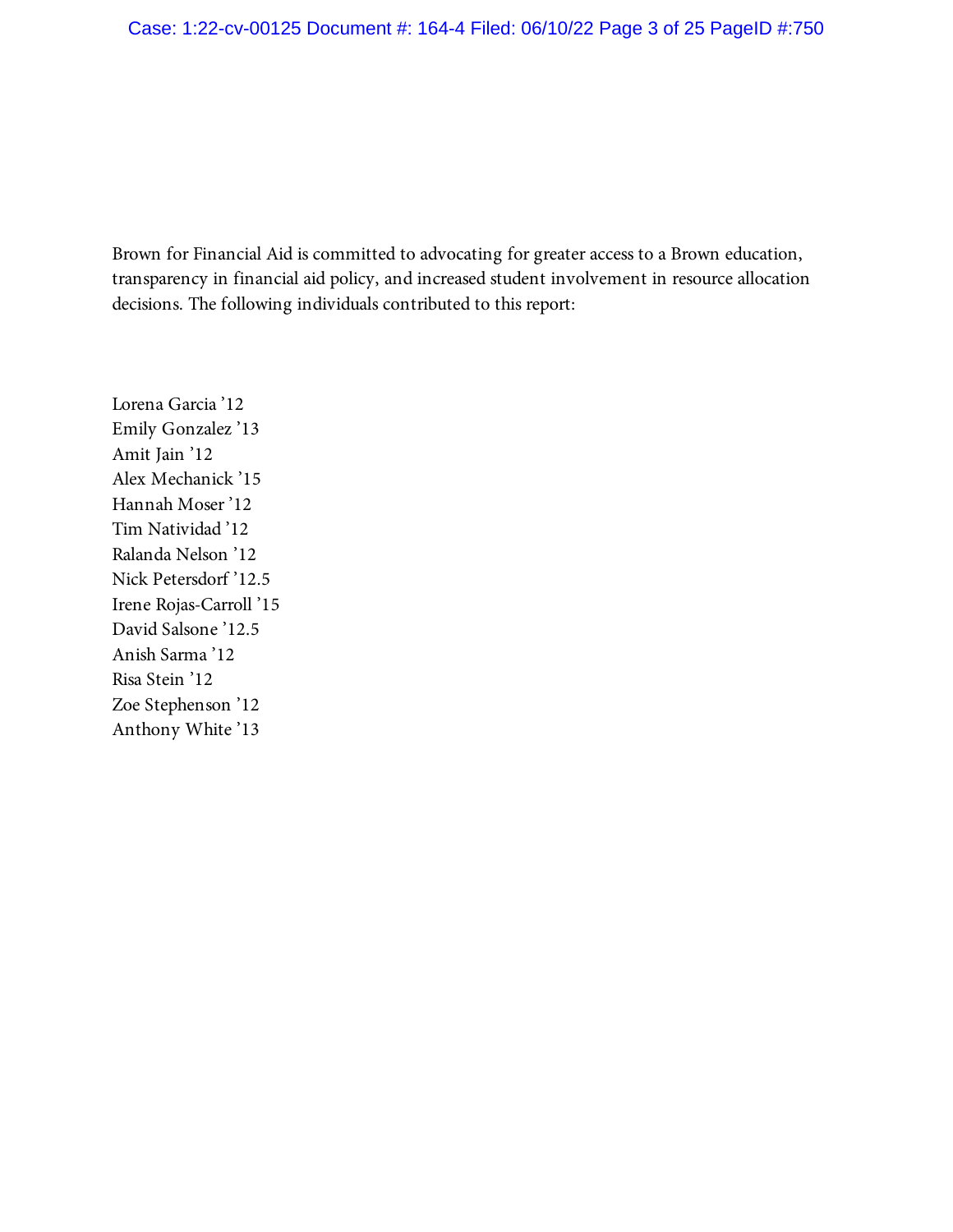# Table of Contents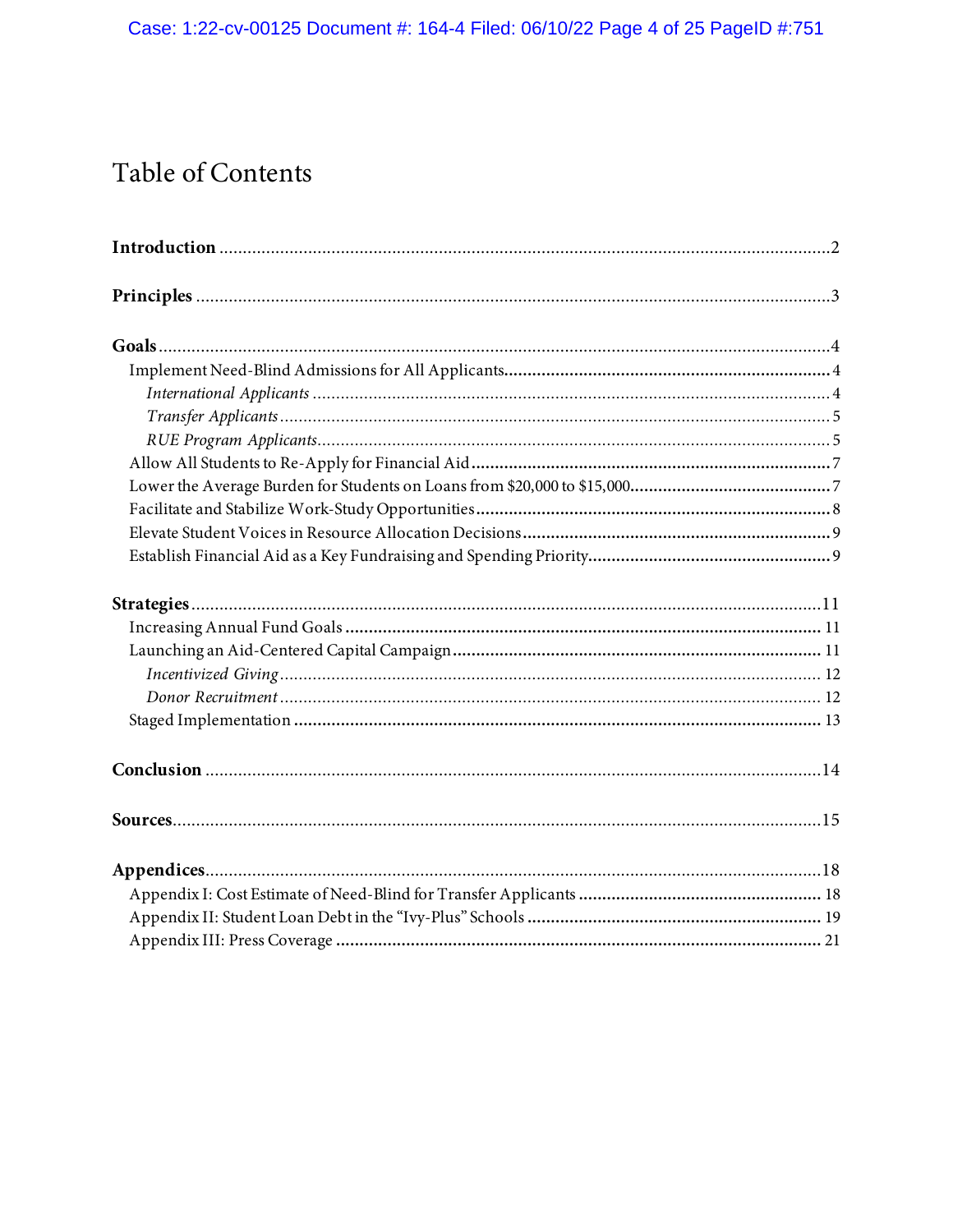# Introduction

Brown for Financial Aid began out of conversations overheard across campus. When President Ruth Simmons announced her pending retirement in Fall 2011, the student body was buzzing with interest. Who would be the next president, and what would be the priorities of his or her term?

From previous polling, we knew that students felt that major improvements in financial aid were necessary. Under President Simmons, the University made incredible strides; however, much remains to be done. Our students continue to graduate with crippling amounts of debt. Many talented international, transfer, and Resumed Undergraduate Education applicants continue to be denied admission due to their financial need. And in other small but important ways, the experience for students on financial aid continues to leave room for improvement.

Accordingly, when we launched the first edition of this report, we knew students cared – but we could never have anticipated just how passionate they were. Within two months, the online petition endorsing our goals had been signed by one-fourth of the undergraduate student body. The same goals won further endorsements from the students at the Brown Daily Herald and the administrators on the Diversity Advisory Board.<sup>1</sup> All it took was a venue for students to voice their concerns.

The students, alumni, administrators, and faculty who have signed the petition understand that Brown has many priorities. We do not naively advocate for the University to abandon other critical spending priorities in order to focus entirely on financial aid. Instead, we urge Brown's decision-makers to craft a plan to achieve the ambitious, reasonable, and necessary goals outlined in this report within ten years. We believe that these aims can be accomplished gradually through a combination of short-term and long-term strategic fundraising efforts. And we – backed by over 1,500 students, 100 alumni, and many administrators and faculty – believe that the University as a whole will be stronger for it.

*Brown for Financial Aid May 25, 2012*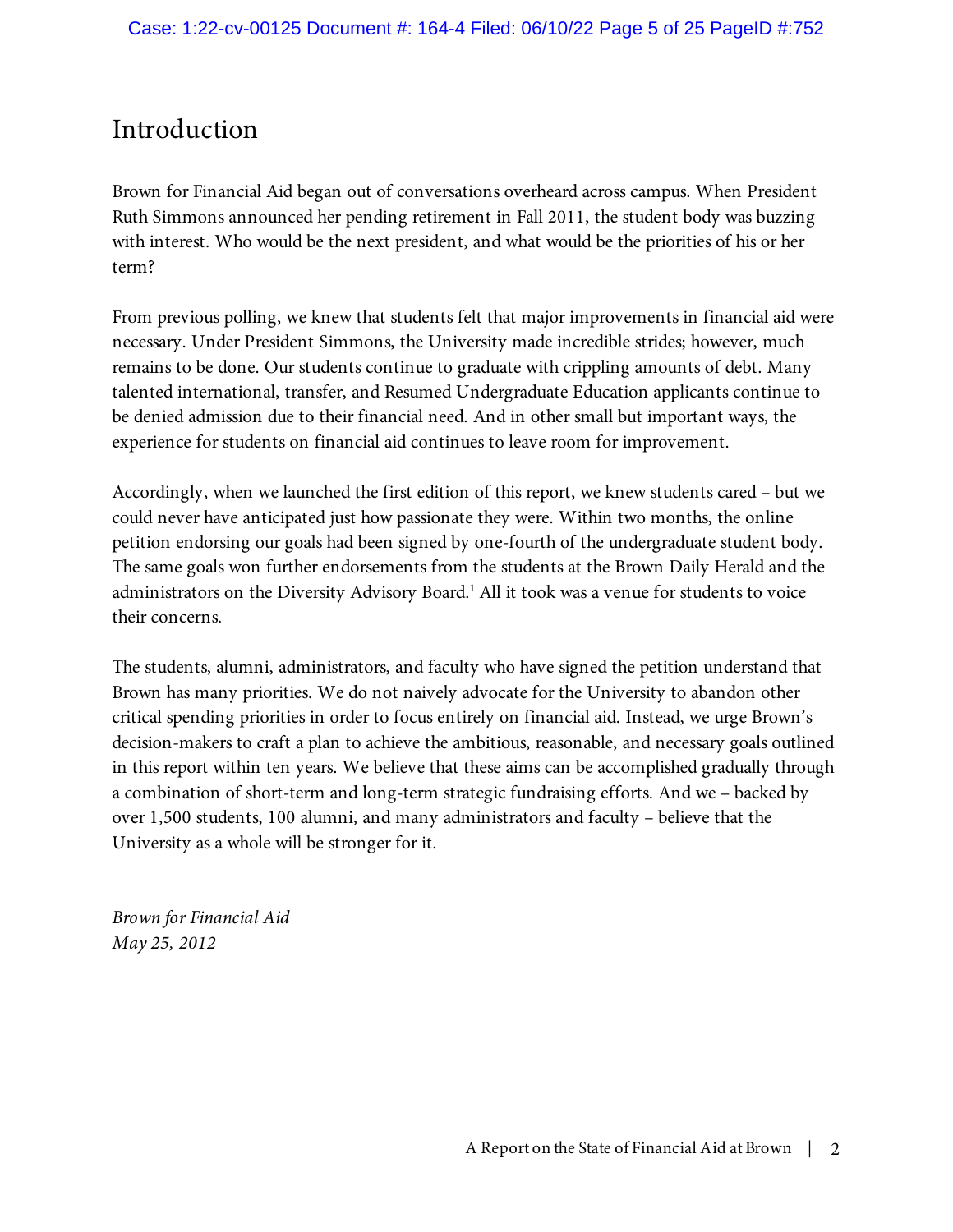# Principles

As members of the Brown community, the following principles guide our understanding of what financial aid at our University can and should be.

- **Responsibility**  The core mission of our University is to serve "the community, the nation, and the world."<sup>2</sup> By implementing full need-blind admissions and increased financial support, the University can better realize this goal by helping dissolve socioeconomic barriers instead of reinforcing them.
- **Competitiveness** Brown graduates shoulder the second-highest loan debt in the Ivy League, with an average load of over seven times that of Princeton graduates.<sup>3</sup> Meanwhile, our admissions policy remains need-aware for approximately one-fifth of each year's applicant pool, forcing us to turn away students that our need-blind peer institutions can readily accept.<sup>4</sup> Removing these barriers and making Brown more affordable will enable the University to attract a wider pool of talent than ever before.
- **Diversity**  Our education at Brown is defined by our interactions with our peers. As a result, assembling a more socioeconomically diverse student body is not simply an investment in students who receive financial support. Rather, a more diverse community strengthens the Brown experience for students from all backgrounds.
- **Accessibility** Even for those students who are able to attend Brown, the cost of schooling is astronomical. For the 45 percent of Brown students who take out loans to finance their schooling, average debt upon graduation has reached over \$20,000, which is high even in times of prosperity.<sup>5</sup> Broader issues of affordability affect all Brown students, from undergraduates to doctoral candidates. Brown can better dedicate its resources to reducing this burden.
- **Voice**  On an issue as critical to student life as financial aid policy, students merit more influence than they currently possess. Because students are the University's primary customers, the administration's priorities should be better aligned with their beliefs, and their voices should play a greater role in resource allocation decisions.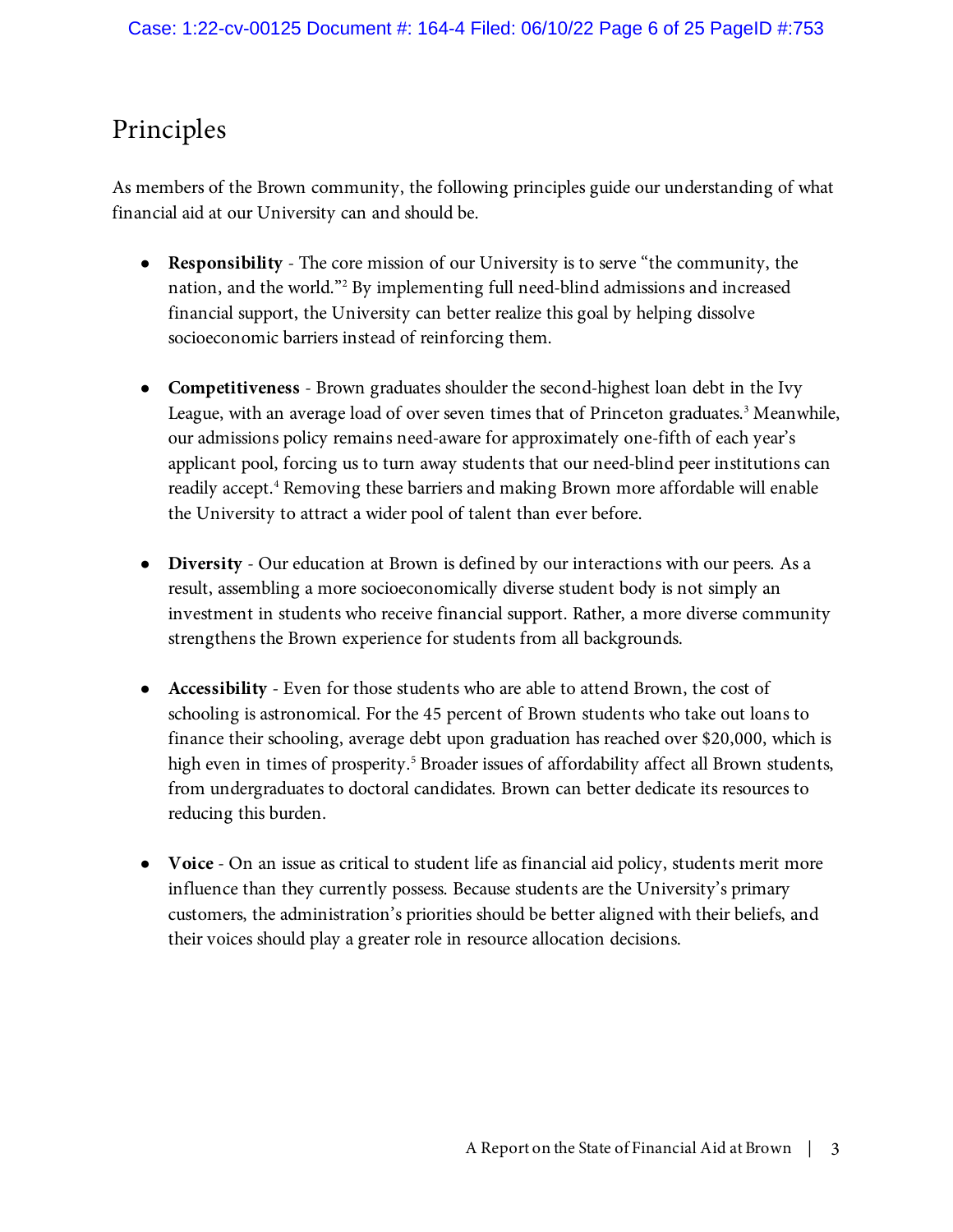# Goals

We call for the President, the Provost, and the Corporation to commit to a ten-year plan to achieve the following goals:

# **Implement Need-Blind Admissions for All Applicants**

Brown University is a full-need institution, meaning that every admitted applicant's demonstrated need will be met in his or her financial aid package. In 2003, Brown progressed further, following in the footsteps of its Ivy League peers by implementing a need-blind admissions policy for domestic first-year applicants. 6 In her final State of Brown address, President Ruth Simmons, who spearheaded this initiative, said that it was her proudest accomplishment and "right for our University."<sup>7</sup>

However, ten years later, the University still does not have a need-blind admissions policy for three major groups, lagging behind truly need-blind and full-need peer institutions such as Harvard, Yale, Princeton, Dartmouth, MIT, and Amherst.<sup>8</sup> Brown admissions remain need-aware for international, transfer, and Resumed Undergraduate Education (RUE) Program applicants, who comprise approximately one-fifth of the University's annual applicant pool. Applicants in these three groups may be denied admission based solely on their financial means.

## **International Applicants**

 $\overline{a}$ 

In 2006, in light of Brown's history of racial exclusion, the Report of the Brown University Steering Committee on Slavery and Justice advocated for the "long-term goal of making Brown a need-blind institution for international students."<sup>9</sup> In recent years, international financial aid funding has increased dramatically. Currently, the institutional aid award per student allocated for matriculating first-years from abroad is roughly equal to the aid per student allocated for students who are domestic. For 2011-12, this amounted to \$8.4 million in aid for internationals.<sup>10</sup>

This allocation remains insufficient for a need-blind policy. Domestic students received a total of over \$8 million in U.S. federal and state financial aid in 2011-12, which international students are ineligible for. International students also face restrictions on paid summer work: individuals on student visas are not permitted to work for pay over multiple summers unless the paid internship satisfies a graduation requirement.\* On the other hand, a large number of international admits come from United World College schools, which offer substantial

<sup>\*</sup> The Computer Science department has acted to remedy this by starting to offer tracks for international students that are identical to other department tracks, except that they include a summer work requirement.<sup>11</sup>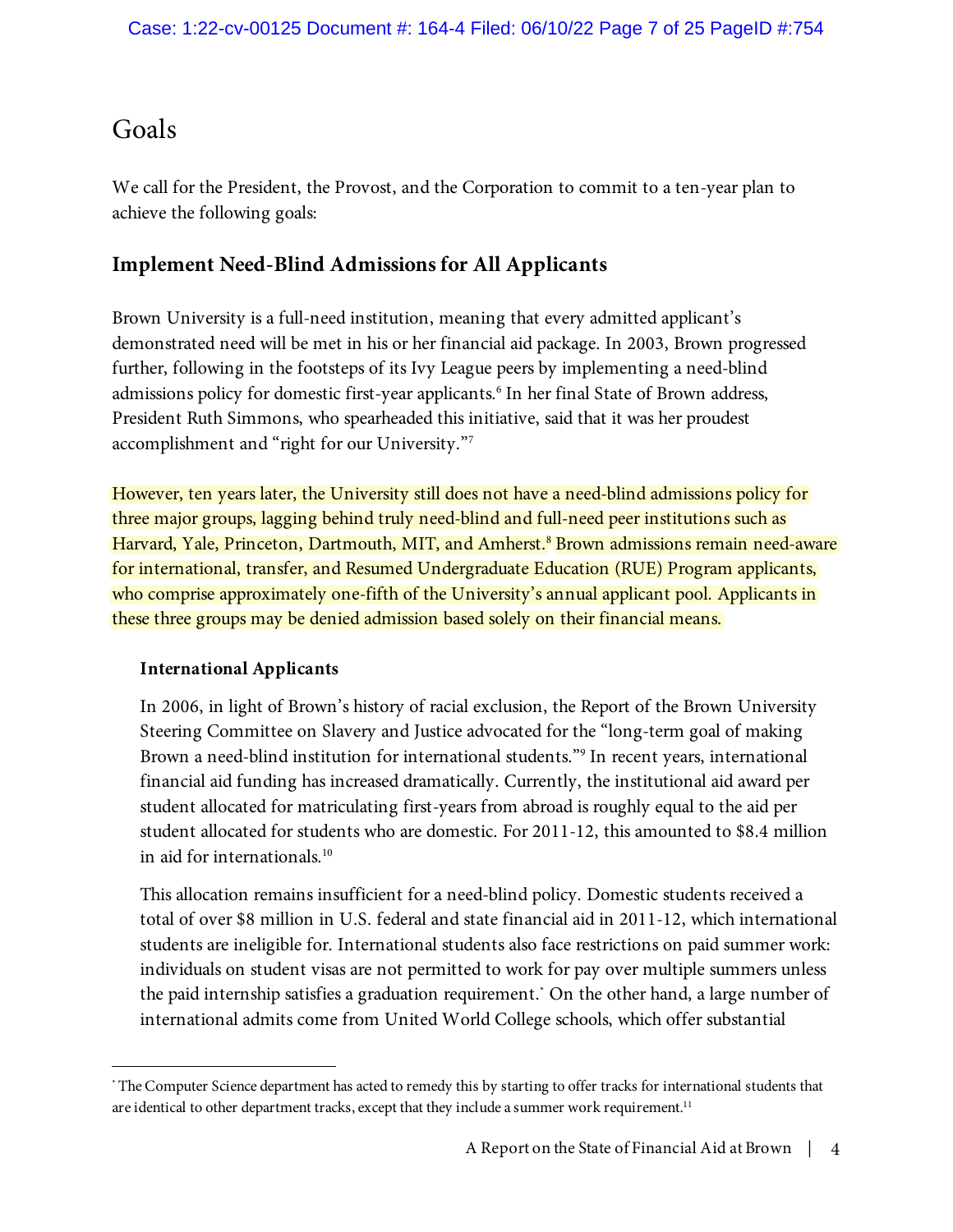tuition assistance.<sup>12</sup> Administrators have provided varying cost estimates for a truly needblind policy for internationals, ranging from \$2 to 5 million annually.

#### **Transfer Applicants**

Brown's transfer program faces a competitive disadvantage in financial aid. In the transition to need-blind for domestic first-year applicants, transfers were denied any access to financial aid from 2003 to 2005, putting an end to President Simmons's hopes of recruiting transfer applicants from community colleges.<sup>13</sup> Starting in 2005, the Corporation earmarked a regular amount of \$400,000 in total financial aid for new transfers in their first year at Brown. The Corporation intended to increase this amount in future years, but this never occurred in practice.<sup>14</sup>

Administrators openly concede that transfer students are used as revenue sources. In addition to facing the need-aware admissions policy, all transfer students prior to the 2008-09 school year were placed in the highest loan category, meaning that many received more loans and fewer grants than their non-transfer peers of similar need.<sup>15</sup> Because structural issues prevent the detailed disclosure of transfer financial aid data, an estimate for the cost of a need-blind policy for transfer students is difficult to calculate. Based on transfer enrollment and financial aid information from the University's 2011-12 Common Data Set, we estimate the additional cost to fully support the total population of 400 transfer students to be approximately \$5 million annually.<sup>16</sup>

While switching to transfer need-blind may reduce the financial incentive to admit transfers, we would caution against a concomitant reduction in the size of the transfer population size. If transfer and first-year admits are equally costly per capita, then the transfer program will continue to provide unique and diverse perspectives on campus, attracting a class of students with different life experiences than those the University admits in the first-year process.

#### **RUE Program Applicants**

The RUE Program is a path of admission for students who have been out of high school for six years or more. Yale's Eli Whitney Students Program (EWSP) is the only other program in the Ivy League that grants the same undergraduate degree to non-traditional students. However, while Yale's EWSP is need-blind for all of its applicants, Brown's RUE program is need-blind only for the applicants who are admitted as freshmen.<sup>17</sup> Because the majority of RUE applicants have more than one year's worth of academic standing completed, they are therefore ineligible for need-blind admission.<sup>18</sup> RUE applicants are also likely to have external financial obligations in excess of the traditional undergraduate student, which makes this need-aware admissions policy especially damaging.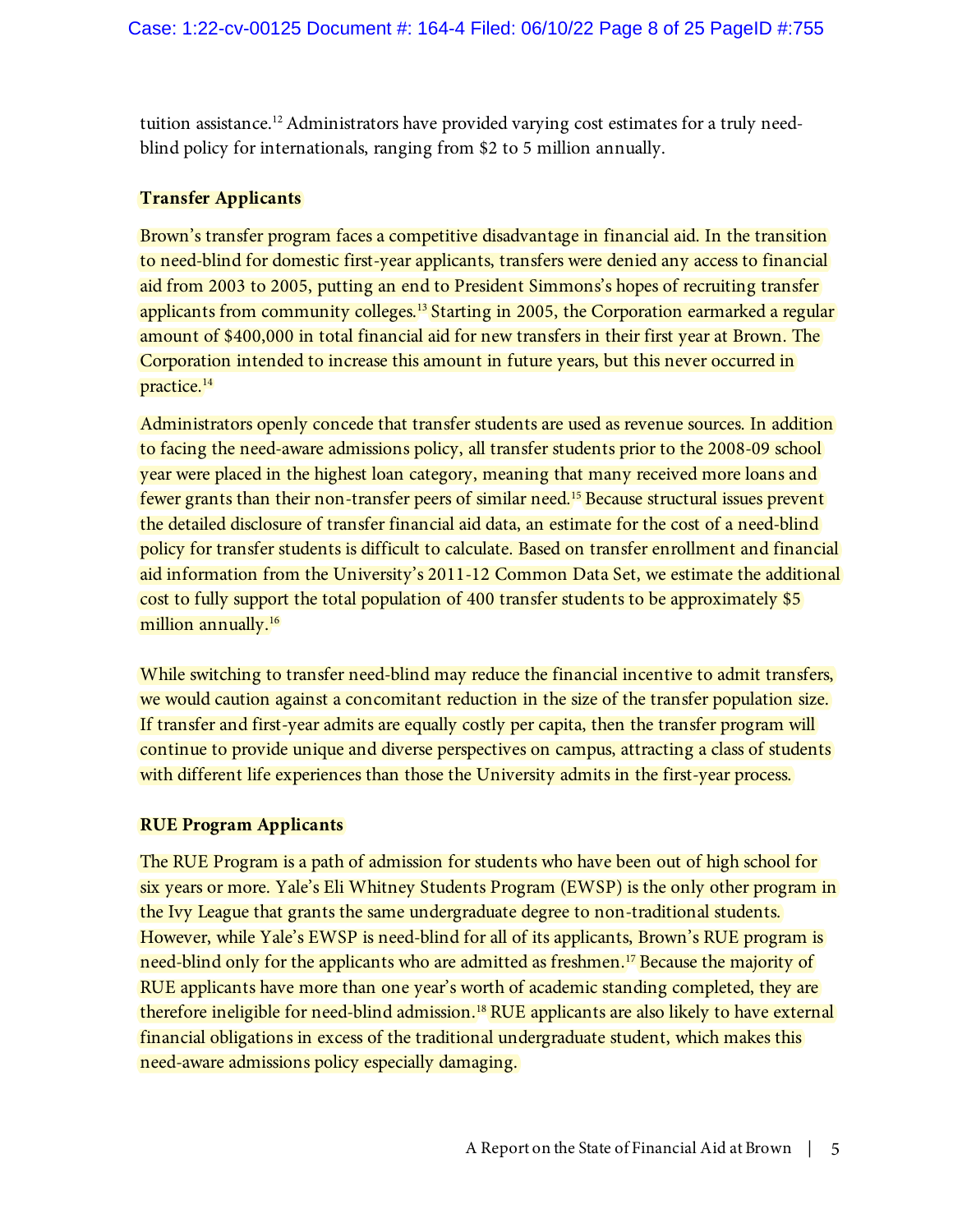There are typically five to eight RUE students admitted each year. Therefore, it should easily lie within the University's fiscal constraints to extend need-blind admission to RUE applicants.

On campus, this is a priority not only for students who applied in these pools, but also for the student body at large. A Spring 2012 student poll in the Brown Daily Herald found that a strong majority of students (57 percent) believed that transfer and international need-blind admissions should be a higher priority for the University.<sup>19</sup> Administrators on the Diversity Advisory Board agree:

*It is essential to build upon the work begun by President Simmons in her movement to establish need-blind admissions at Brown. We feel that a much greater commitment to financial aid is critical for improving Brown's diversity by enhancing inclusion of students from lower economic backgrounds.*<sup>20</sup>

The merits of shifting to a fully need-blind policy have also been acknowledged at the highest level. President Simmons herself noted, "It would be the highest priority here among members of the Corporation and others to be need-blind for every category."<sup>7</sup> Panetha Ott, Director of International Admission, also echoes the call for international need-blind:

*Just as need-blind financial aid for US citizens and permanent residents allowed Brown to reach out to a more diverse applicant pool and to more areas around the United States, need-blind financial aid for international students would allow us to enrich Brown by making the education it offers more accessible and more visible to different populations in new areas around the world.*<sup>21</sup>

The financial needs of Brown's transfer applicants, unlike those of international students, have not been a priority over the past ten years. Administrators and students have expressed hope that this will change, including Risa Stein '12, a student Transfer Program Coordinator:

*Need-blind… will open our university to a diverse group of transfer students ready to engage with all our campus has to offer. I love my transfer community and my university; I support need-blind admissions because it will give more students access to the same incredible experience I have had here at Brown.*<sup>22</sup>

Finally, recent efforts from the Diversity Advisory Board to increase and support the veteran student population on campus have given the RUE program long-overdue attention, since many veterans apply to Brown as RUE students. Ricky Gresh, senior director for student engagement and a member of the subcommittee on veteran affairs, argues that re-examining the need-aware policy for RUE students is an essential part of supporting student veterans.<sup>23</sup> David Salsone '12.5,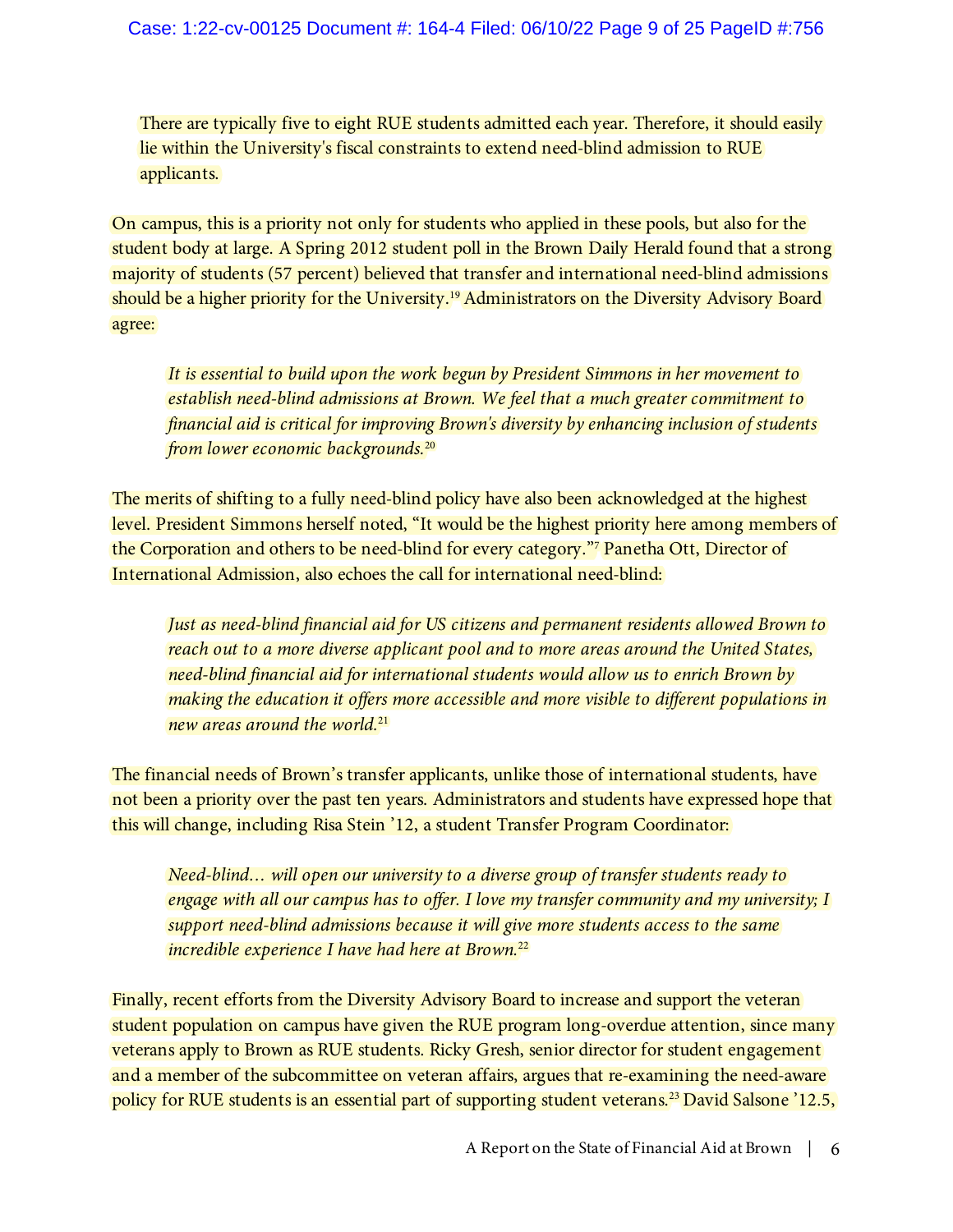president of the Resumed Undergraduate Students Association and the Student Veterans Society, agrees:

*Many RUE students come to Brown after performing in the arts, serving in the military, raising a family, or working as entrepreneurs, and while their experiences uniquely add to the campus culture, they may also arrive with financial responsibilities that reflect a life of independence... A need-blind admissions policy for the RUE program will ensure that no qualified applicant is turned away.*<sup>24</sup>

# **Allow All Students to Re-Apply for Financial Aid**

When students matriculate to Brown, they become valued members of a tightly knit community. The University must ensure that members of this community have the support to succeed. Accordingly, domestic students receiving financial aid must re-apply annually and have their awards adjusted based on changes in need.

However, international students receiving financial aid have their awards set at the beginning of their time at Brown; under current policy, they may not re-apply or appeal in subsequent years. Domestic transfer students receiving financial aid may re-apply or appeal, but students who did not apply for aid at the time of admission are barred from receiving it, even if circumstances change.<sup>25</sup> Similarly, any international or RUE students who enter Brown without a financial aid award may never apply to receive aid, regardless of any changes in their financial situation.<sup>26</sup> Even for students who are allowed to re-apply, student loan amounts are non-adjustable.<sup>27</sup> In recent years, students have been forced to leave Brown because of failed aid appeals.<sup>28</sup>

International students should be able to re-apply for financial aid on a yearly basis. In addition, transfer, international, and RUE students who are not awarded a financial aid package in their first year at Brown should be allowed to apply for financial aid in future years. One potential solution would be a permanently endowed fund to provide supplementary grants and lowinterest loans for students whose financial situation slips during times of economic hardship.

## **Lower the Average Burden for Students on Loans from \$20,000 to \$15,000**

In addition to grants and scholarships, many Brown students must take out loans in order to finance their studies. Among the "Ivy-Plus" universities participating in the Common Data Set Initiative, Brown has the third-highest percentage of students taking out federal or private,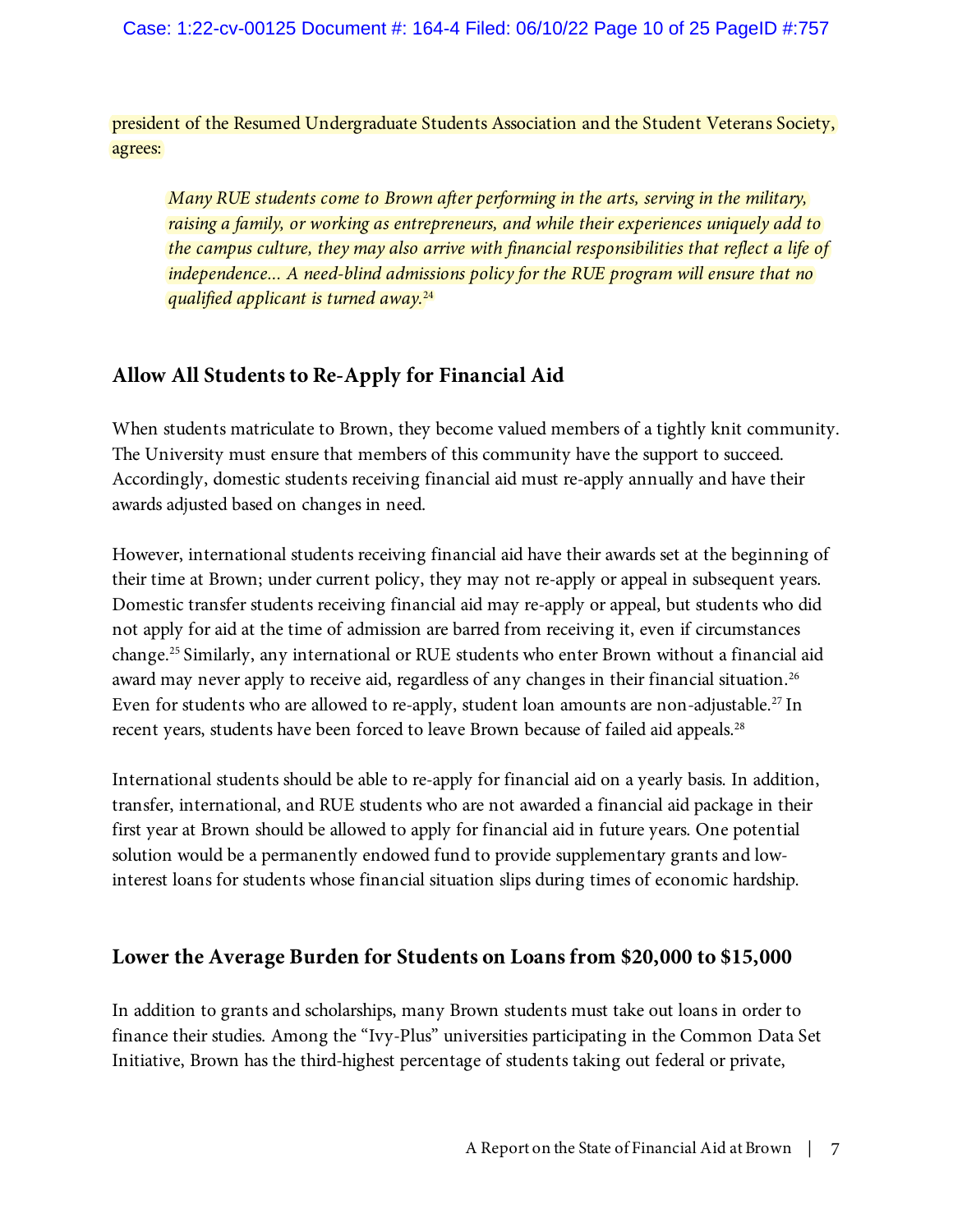#### Case: 1:22-cv-00125 Document #: 164-4 Filed: 06/10/22 Page 11 of 25 PageID #:758

institutionally-certified loans in order to pay for their education.† The average total loan debt shouldered by this 45 percent of the graduating class reached \$20,455 in the 2011-12 academic year, which, at \$10,000 greater than at Yale and \$15,000 greater than at Princeton, constituted the highest figure across all reporting "Ivy-Plus" universities.<sup>29</sup> Furthermore, according to the Spring 2012 Herald poll, more than one in five students (21.7 percent) must take out additional external loans because their aid is insufficient.<sup>19</sup>

These numbers are troubling in the context of the precarious financial situations of recent graduates. Student loan debt is recognized as a severely debilitating factor that blocks individuals' attempts to enter the workforce and continue their education.<sup>30</sup> Different demographics also face responsibilities that are not covered by traditional aid sources and may contribute to higher loan burdens. For example, veteran students often have to take out loans to pay Brown's off-campus housing charge, which is not covered by their federal benefits, or to make up for federal matching funds lost in tuition shifts through the Yellow Ribbon program.<sup>31</sup>

In recent years, Brown has made significant strides in lowering loan burdens for its undergraduate students; most notably, in fall 2008, the University stopped including loans in aid packages for families with incomes less than \$100,000 and has since overseen decreases in the percentage of students receiving loans.<sup>32</sup> However, more remains to be accomplished. The University should continue reducing the percentage of students on loans, but it should also commit to lowering the average burden for those students to \$15,000. This change would bring the average burden of students on loans at Brown more in line with the average burden of students on loans graduating from the other reporting "Ivy-Plus" schools (\$16,283).<sup>33</sup>

# **Facilitate and Stabilize Work-Study Opportunities**

 $\overline{a}$ 

The University currently offers eligible students up to \$2,650 per school year through the Federal Work-Study program, in line with most peer institutions.<sup>34</sup> These funds represent an important opportunity for students receiving financial aid. Working long hours makes it more difficult for students to balance their academic requirements and extracurricular activities, but it is an unfortunate necessity for many who need to cover miscellaneous living expenses or send funds home.

However, conversations with students have revealed significant room for improvement in Brown's student employment opportunities. Even for students on work-study, finding a job is difficult: some employers post on the online job board only as a formality before accepting pre-

<sup>†</sup> The term "Ivy-Plus" refers to the eight Ivy League universities along with Stanford, MIT, and the University of Chicago.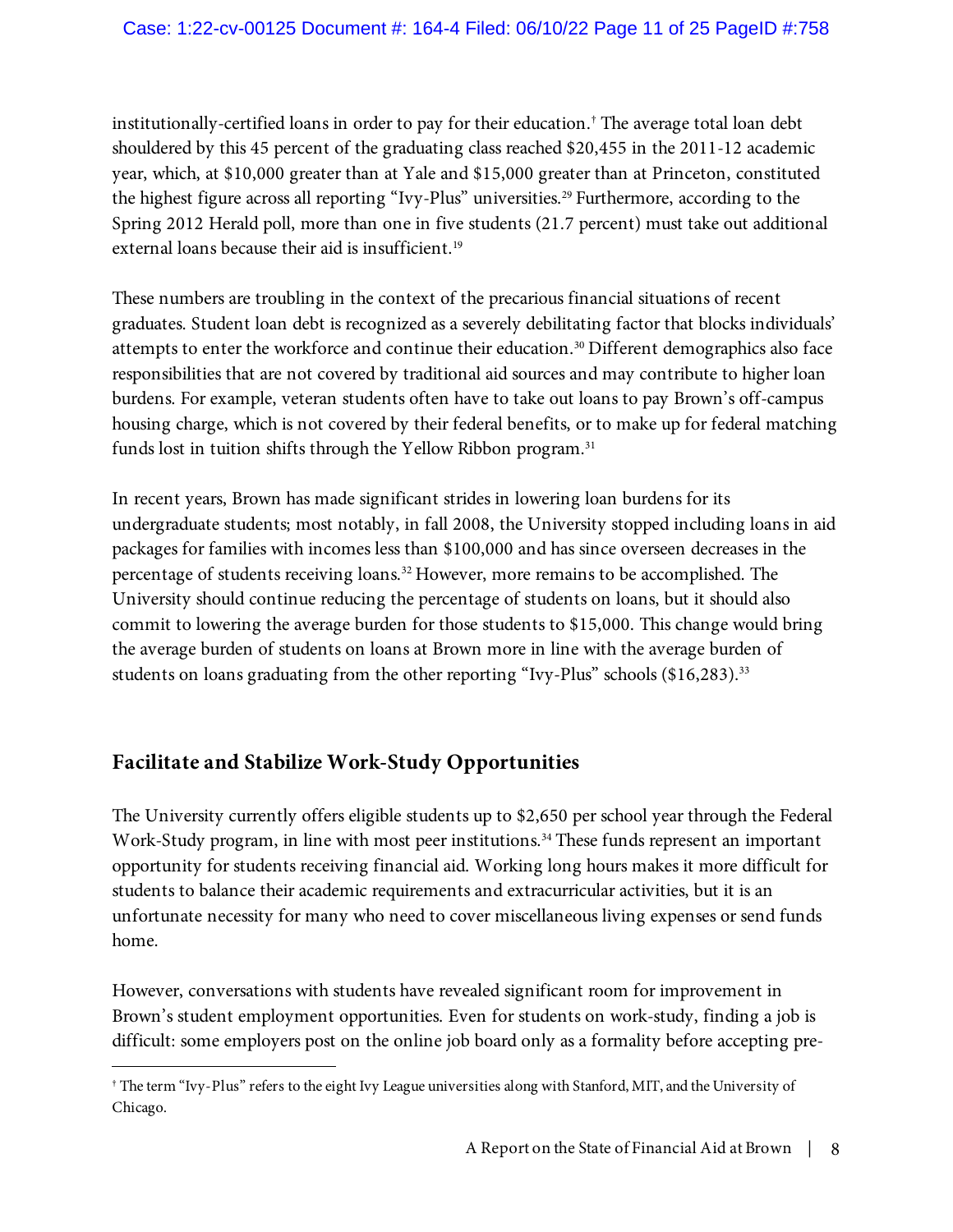#### Case: 1:22-cv-00125 Document #: 164-4 Filed: 06/10/22 Page 12 of 25 PageID #:759

screened applicants, and many never respond to the majority of applications they receive. Students argue that the surest way to get most jobs is through connections with peers who previously held positions. Other students have had negative experiences after finding employment. In particular, one student on work-study reported being given less than two weeks' notice that her job was being transitioned to a full-time staffer, leaving her to scramble to find a replacement.<sup>35</sup>

Situations like this can easily be avoided. To ensure some measure of financial stability, employers should be required to provide students on work-study 30 days notice in advance of layoffs due to budgetary issues or staff transition. In addition, a staff liaison should be designated to help connect students on work-study to campus employment opportunities.

## **Elevate Student Voices in Resource Allocation Decisions**

Financial aid and access are the top priority for current Brown students. In the Spring 2012 Herald poll, a plurality of 37.8 percent of students said that increasing financial aid ought to be the top priority for the University (more than twice as many as supported the second-place priority, improving on-campus housing).<sup>19</sup> Difficult choices must be made in Brown's budgeting process, and as students are the primary consumers of the University produced by those difficult choices, they merit a strong voice with which to express their priorities. Undergraduate students, in particular, should have a more significant say in the resource allocation process for their undergraduate experiences.

Provost Mark Schlissel, who serves as Chair of the University Resources Committee (URC), recently took an important step in this direction by approving a proposal from the Undergraduate Council of Students to double the number of undergraduate representatives from two to four.<sup>36</sup> However, the URC relies on "long-range plans developed by administrators" to set its priorities in the immediate term. <sup>37</sup> In other words, long-term commitments to controlling costs and increasing grants can only come from the Corporation and the Office of the President. Accordingly, the Provost's commendable move should be followed by additional institutional reforms that increase student access to members of the Corporation.

## **Affirm Financial Aid as a Key Fundraising and Spending Priority**

Ultimately, the University must affirm that financial aid and access are of the highest priority in the resource allocation process. Brown was the last school in the Ivy League to offer domestic need-blind admissions, and it was able to close its resource gap because of a proposal and a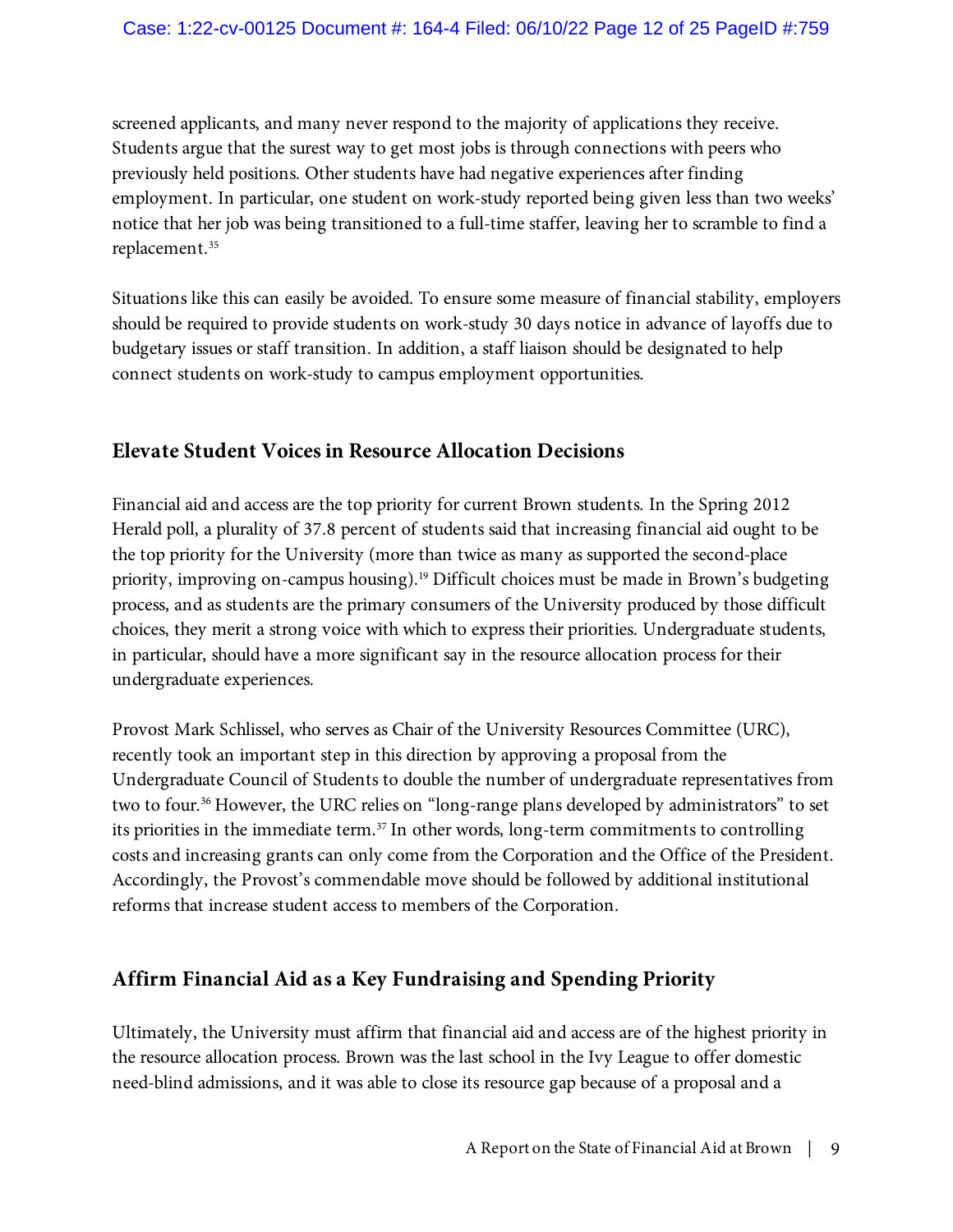commitment from President Simmons. "I don't want this tossed into the rest of the budget; I want it sticking out like a sore thumb, because it's who we are," she said in 2001.<sup>38</sup>

As Brown transitions to new leadership under Dr. Christina Paxson (whose previous employer, Princeton, offers some of the best undergraduate financial support of any private university worldwide), there is no better time to renew a high-level administrative and presidential commitment. Our inability to offer competitive grants should stick out like a sore thumb as a top priority for administrators, in practice as well as in principle.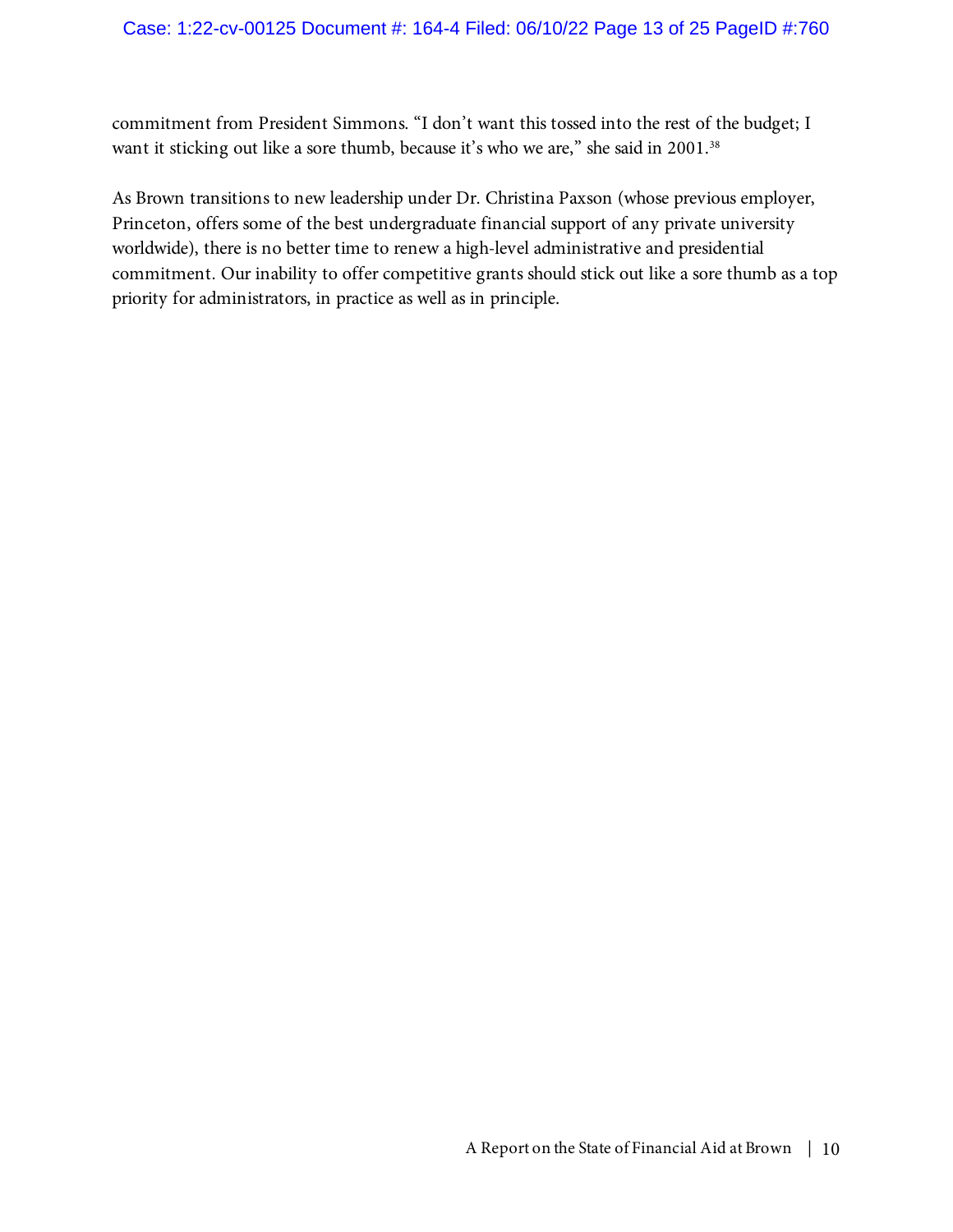# Strategies

Improving the state of financial aid at Brown is not a luxury – it is a requirement for us to stay competitive and true to our shared values. The ambitious goals above can be reasonably and gradually achieved through a combination of short-term and long-term fundraising.

# **Increasing Annual Fund Goals**

The strongest and clearest strategy for implementation comes from President Simmons herself:

*What should you do [to implement full need-blind admissions]? The first thing you should do is keep the emphasis for fundraising on financial aid. Sidney Frank did something really wonderful for this university and there are other Sidney Franks out there. Challenging them to give money for financial aid is just about the best thing.*<sup>7</sup>

There are multiple channels through which donors can give money to the University. The most immediate of these options is the Brown Annual Fund, which is raised and strategically spent every year. Over the course of the 2010-2011 academic year, the Annual Fund secured an impressive \$35.4 million dollars to support financial aid, graduate student life, Undergraduate Teaching and Research Awards, and other critical aspects of the Brown experience. 39

Since the Annual Fund initiative began in 1990, staff members have raised a total of \$21.6 million for financial aid, which has enabled 323 students to matriculate. <sup>40</sup> We believe that the portion of the Annual Fund internally earmarked for financial aid can be increased. By setting increasingly higher targets for financial aid fundraising in particular, the University could increase support in the short term. Tying these growing targets to tangible benchmarks, including the gradual achievement of the goals above, would enable the Annual Fund to boost financial aid support and substantially reduce loan burdens within just a few years.

# **Launching an Aid-Centered Capital Campaign**

To permanently implement many of the most ambitious changes outlined above, the financial aid endowment must be increased. After President Simmons announced the 2002 need-blind initiative for domestic first-year applicants, generous gifts from Sidney E. Frank '42, the Starr Foundation, and others made her vision a reality.<sup>41</sup> Similarly, the University's targeted push in the Boldly Brown campaign allowed for the removal of student loans from aid packages for families making under \$100,000 a year. Boldly Brown's success also allowed for significant growth in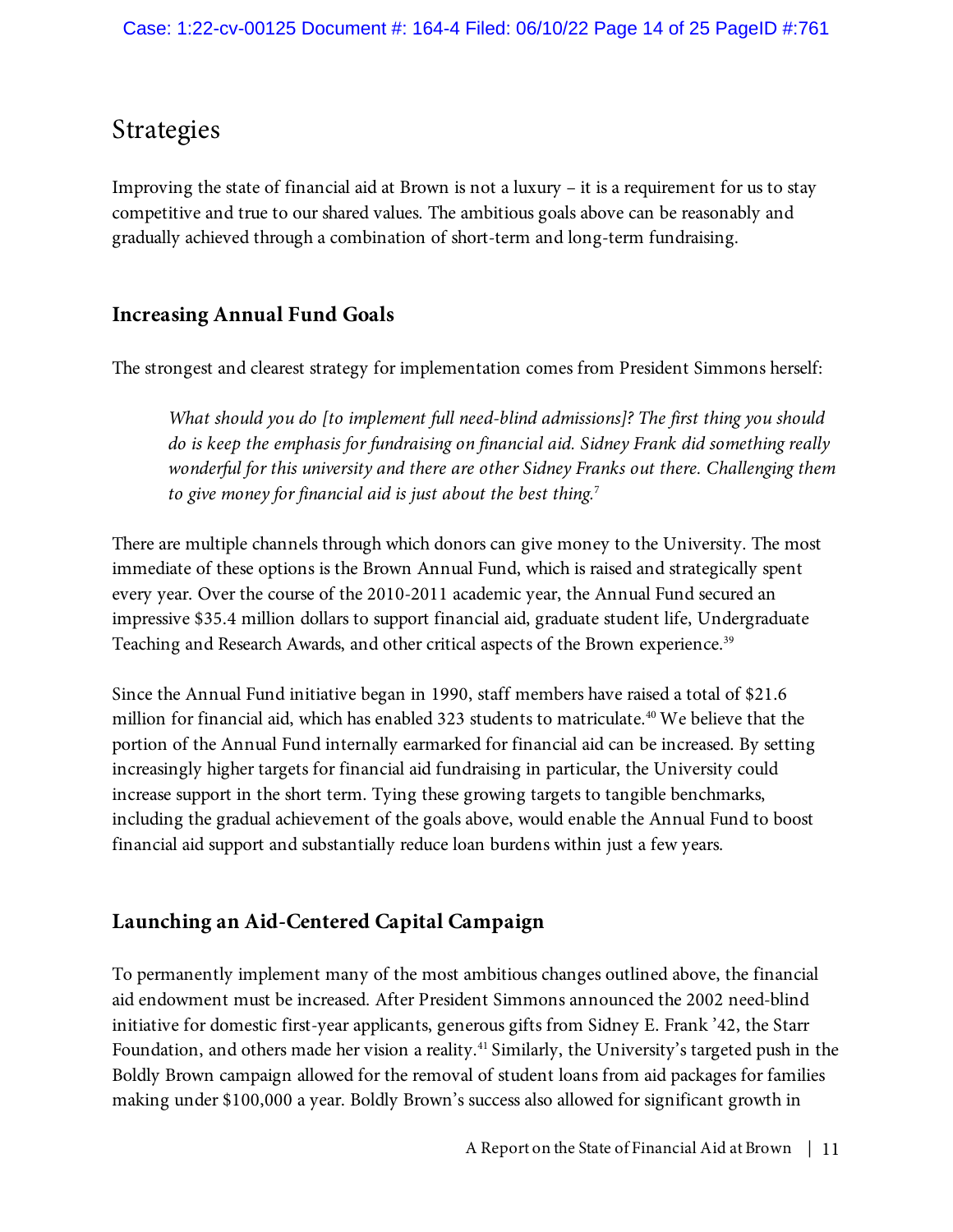#### Case: 1:22-cv-00125 Document #: 164-4 Filed: 06/10/22 Page 15 of 25 PageID #:762

Brown's operating budget and, as a result, its financial aid allocation. Brown's operating budget for FY08 was \$704.8 million, of which \$56.9 million went to financial aid; in FY09, just one year later, the budget jumped by 20 percent to \$752.9 million, of which \$68.5 million went to financial aid.<sup>42</sup>

Fortunately, with Brown's upcoming  $250<sup>th</sup>$  anniversary, the new President and Provost are positioned to launch a massive new fundraising effort. This effort should be centered upon financial aid as a means to diversify our student body, increase our competitiveness with peer institutions, and open our doors to the best and brightest students from around the world. Such campaigns work because they offer two distinct advantages: they allow the Office of Advancement to clearly incentivize gifts for preferred causes, and they encourage previouslyuntapped donors to give for a priority that matters to them.

#### **Incentivized Giving**

The change in the University brought about by constructing a physical building is easier to visualize than the change effected by a financial aid gift. Accordingly, under an aid-centered capital campaign, the Office of Advancement could emphasize and incentivize gifts to financial aid. Ambitious and specific aid targets and named scholarships could show the difference a financial aid gift makes, making aid gifts as high-recognition and high-reward as athletics or facilities endowments. The University could strengthen interactions between donors and the recipients of named scholarships in order to further demonstrate the impact of these fundraising goals.

Brown could also attract new donors by recognizing targeted donations on a smaller scale than it currently does. For instance, donors in the \$2,500 to \$50,000 range could fund a specific number of \$2,500 University Work Scholarships, which cover expected summer earnings contributions for Frank Scholar first-years.<sup>43</sup> More broadly, establishing a tradition of recognition for financial aid gifts is key to Brown's future financial aid success. To start, campus plaques should recognize those who offer mid-range gifts to financial aid.

Such strategies would make it as easy to learn which alumni have donated generously to financial aid as it is to learn the name of a building on campus. Steady emphasis on financial aid giving from the Office of Advancement, the Corporation, the faculty, the student body, and the Office of the President will maintain financial aid as the first priority among donors, just as it is the first priority of students.

#### **Donor Recruitment**

A capital campaign with an explicit focus on need-blind admissions would boost the University's image abroad more than any other publicity effort. A commitment to extending the need-blind admission policy would also strengthen the University's fundraising ask to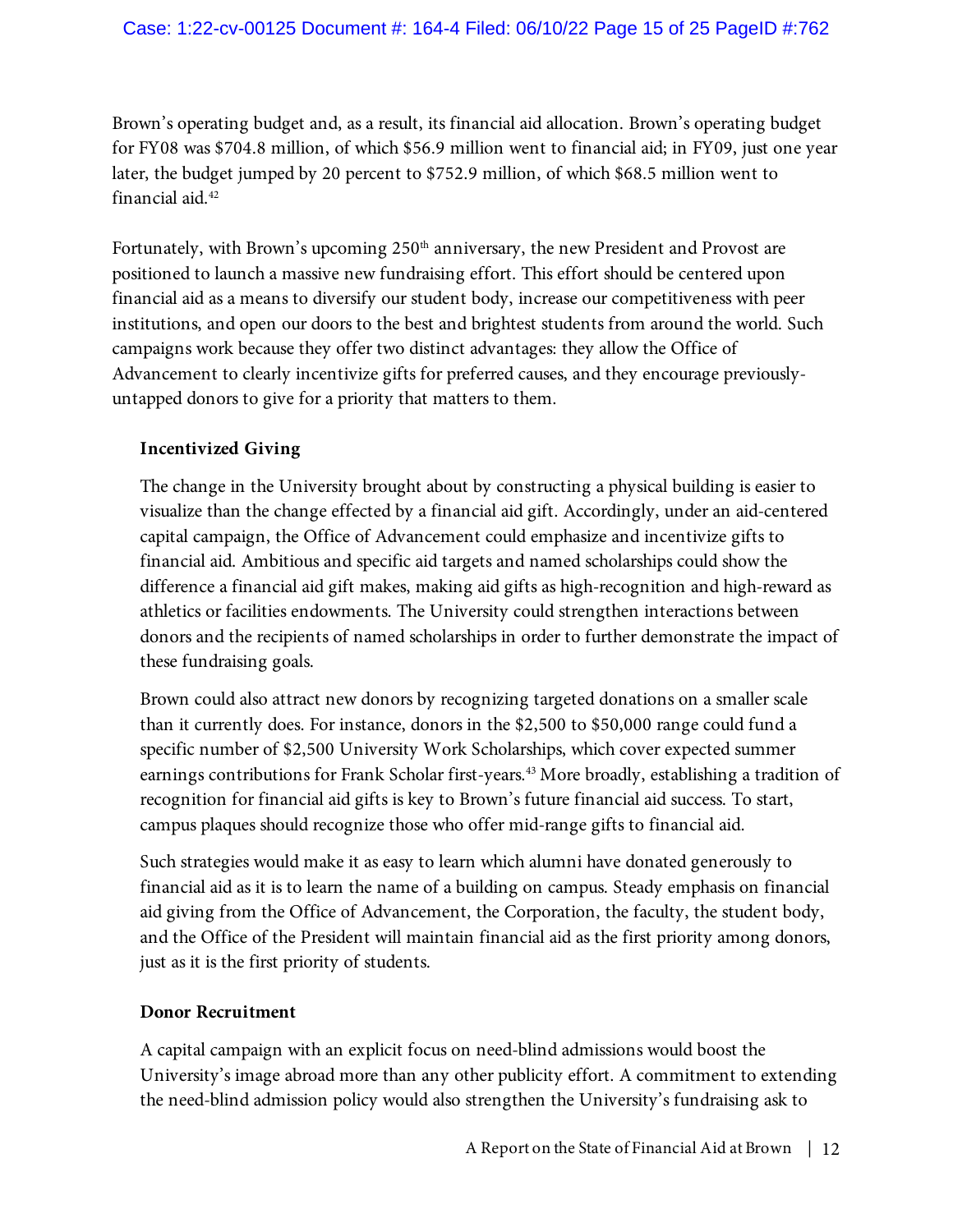international alumni, allowing the Office of International Advancement to encourage international donors to give to a need-blind fund instead of establishing scholarships exclusively tied to nationalities or schools. Precedents exist for such ambitious international initiatives: as recently as 2008, businessman Idan Ofer pledged more than \$5 million to establish the Advancing Africa Scholarship Fund with President Simmons.<sup>44</sup>

A similar approach can be taken when targeting domestic alumni who went through the transfer and RUE admissions processes. Financial aid has played a critical role in the lives of countless Brown graduates, and these alumni will be particularly motivated to give back to the cause that enabled them to attend.

## **Staged Implementation**

Because many of these proposals are ambitious, they can and should be implemented in stages. Student loans can be lowered on a gradual basis. Similarly, the Corporation could commit to a ten-year plan to achieve need-blind admissions but start the process with a small population, such as the annual RUE student cohort. Within the international student population, Brown could extend need-blind policies to certain countries and gradually expand as more funds are raised. Although such staged implementation would benefit students from certain subgroups over others in the short term, the strategy would put the University on a path towards the ultimate goal of need-blind admissions.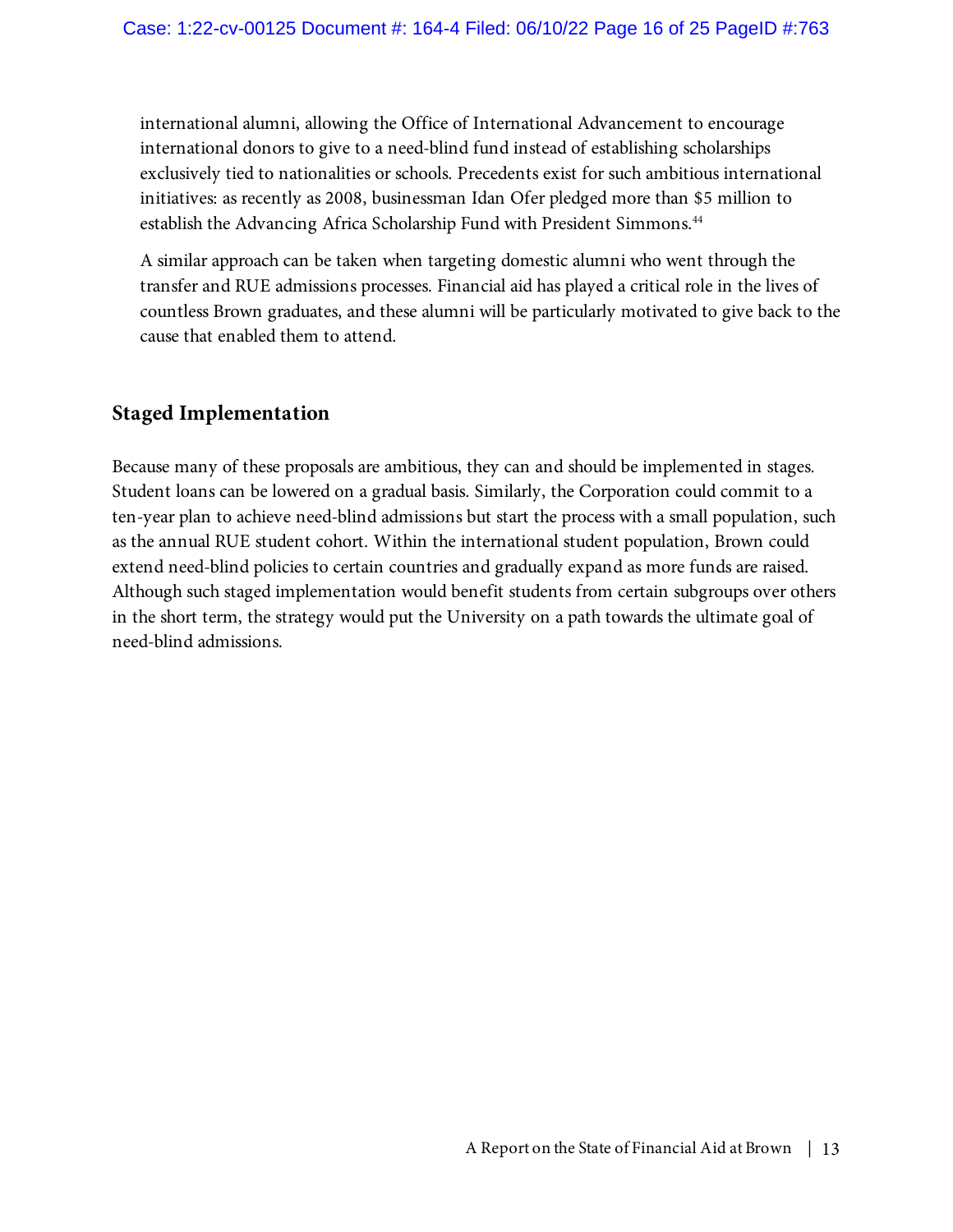# Conclusion

Students benefit every day from what Brown University has to offer. As members of the Brown community, we want the University to have a competitive, world-class financial aid policy that attracts the best and brightest students of all backgrounds. We want all Brown students to be able to afford their education without the burden of extreme amounts of debt after Commencement. Lastly, we want future first-years passing through the Van Wickle Gates to join a student body that is as diverse, accessible, and strong as any in the world.

Forty-four years ago, Brown students demonstrated their commitment to change by working with administrators and faculty to implement a curricular overhaul that has defined the Brown experience in the years since. We ask to work together again now so that we may further improve our University and build a stronger, more diverse, and bolder Brown.

*For more information, email brownforfinaid@gmail.com.*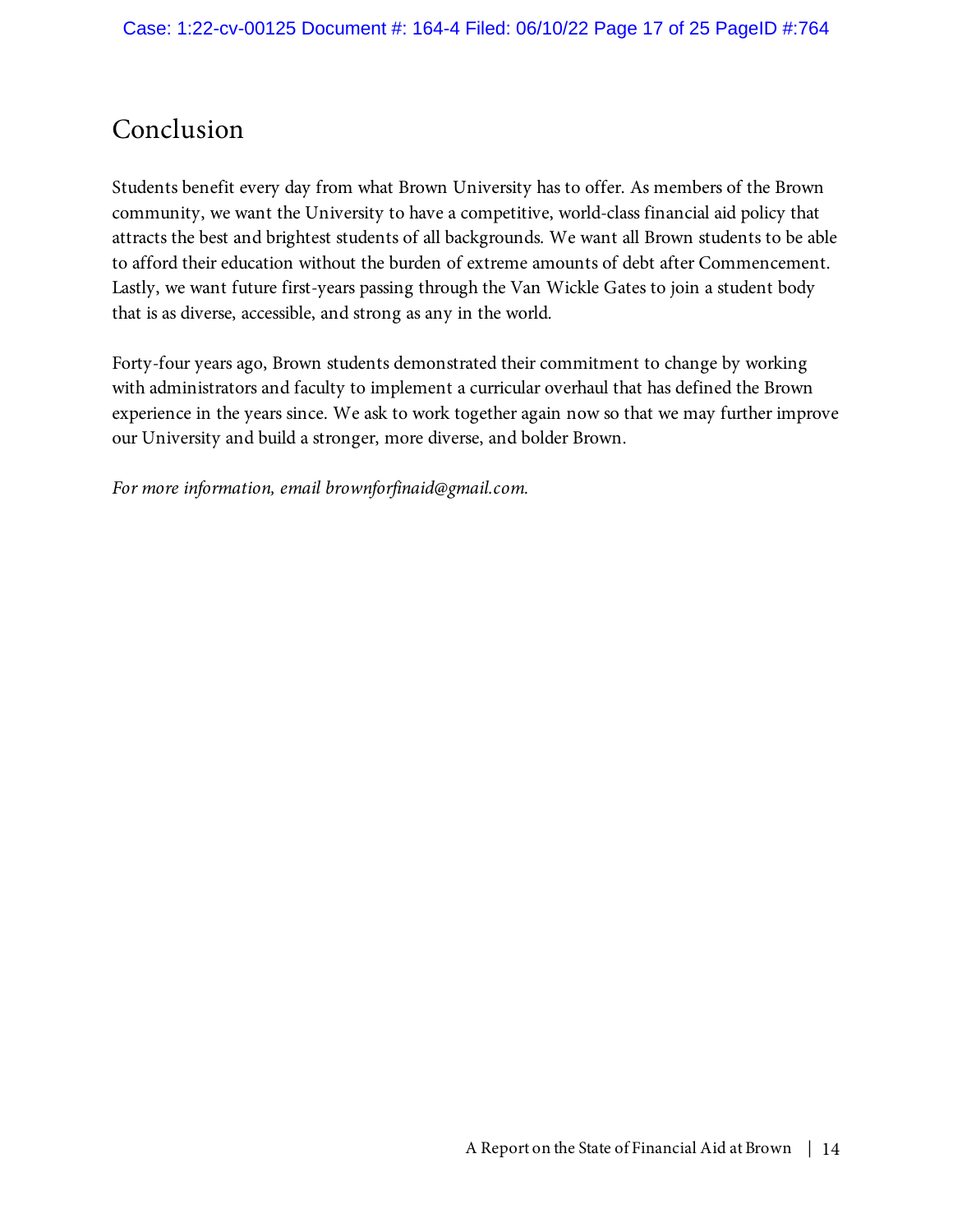Case: 1:22-cv-00125 Document #: 164-4 Filed: 06/10/22 Page 18 of 25 PageID #:765

# Sources

 $\overline{a}$ 

<sup>5</sup>Office of Institutional Research. "Brown University Common Data Set 2011-12." Brown University. n.d. PDF File. 1 March 2012. <http://www.brown.edu/Administration/Institutional\_Research/documents/CDS\_2011-2012\_Brown.pdf>.

<sup>6</sup> Steinberg, Jacques. "Brown Adopts Need-Blind Admissions Rule." *The New York Times*. The New York Times Company, 24 February 2002. Web. 10 February 2012. <http://www.nytimes.com/2002/02/24/us/brown-adopts-needblind-admissions-rule.html>.

<sup>7</sup> Simmons, Ruth. "The State of Brown: 2012." Brown University. Salomon Center for Teaching, Providence. 15 March 2012. Address.

<sup>8</sup>Office of Admissions. "Financial Aid." Harvard University. n.d. Web. 29 April 2012.

<http://admissions.college.harvard.edu/financial\_aid/index.html>;

Yale College Undergraduate Admissions. "Frequently Asked Questions." Yale University. n.d. Web. 29 March 2012. <http://admissions.yale.edu/faq/applying-yale-college#t179n1378>;

Undergraduate Admission. "Financial Aid FAQ." Princeton University. n.d. Web. 29 March 2012.

<http://www.princeton.edu/admission/financialaid/financial\_aid\_faqs/>;

Office of Admissions. "Financial Aid." Dartmouth University. n.d. Web. 29 March 2012.

<http://www.dartmouth.edu/admissions/apply/finaid.html>;

Admissions Office. "International Applicants." Massachusetts Institute of Technology. n.d. Web. 29 March 2012. <http://mitadmissions.org/apply/international/howto>;

Office of Admission. "Financial Aid and Cost." Amherst College. n.d. Web. 29 March 2012.

<https://www.amherst.edu/admission/financial\_aid>.

<sup>9</sup> Brown University Steering Committee on Slavery and Justice. *Slavery and Justice: Report of the Brown University Steering Committee on Slavery and Justice.* Brown University, October 2006. pp 86. PDF File. 9 March 2012. <http://brown.edu/Research/Slavery\_Justice/documents/SlaveryAndJustice.pdf>.

<sup>10</sup> Heller, Mathias. "Eyeing International Students, U. Ups Aid." *Brown Daily Herald*. The Brown Daily Herald, Inc., 1 November 2011. Web. 10 March 2012. <http://www.browndailyherald.com/eyeing-international-students-u-ups-aid-1.2663495>.

<sup>11</sup> Doeppner, Tom. "[Concentrator] A new track for CS concentrations." Message to Nabeel Gillani. 9 May 2012. E-mail.

<sup>12</sup> Ott, Panetha. Brown University Director of International Admission. Personal interview. 27 February 2012.

<sup>13</sup> Goldstein, Daisy. "With Financial Aid Unavailable, Recruitment of Transfers from Community Colleges on Hold." *Brown Daily Herald*. The Brown Daily Herald, Inc., 8 September 2004. Web. 4 February 2012.

 $<$ http://www.browndailyherald.com/2.12261/with-financial-aid-unavailable-recruitment-of-transfers-fromcommunity-colleges-on-hold-1.1684748#.T1RmnyMubIU>.

<sup>14</sup> Long, Katherine. "Transfer Class to Rise by 50." *Brown Daily Herald*. The Brown Daily Herald, Inc., 14 March 2011. Web. 11 November 2011. <http://www.browndailyherald.com/transfer-class-to-rise-by-50-

1.2512647#.T1Rm9CMubIU>.

<sup>15</sup> Tilton, Jim. "Brown for Financial Aid Video." Message to Amit Jain. 4 April 2012. E-mail.

<sup>16</sup> See Appendix I: Cost Estimate of Need-Blind for Transfer Applicants.

<sup>&</sup>lt;sup>1</sup> "Editorial: Financial Aid First." *Brown Daily Herald.* The Brown Daily Herald, Inc., 10 April 2012. Web. 20 April 2012. <http://www.browndailyherald.com/editorial-financial-aid-first-1.2727346>;

Zimmerman, Anita. "DAB support for student financial aid initiative." Message to Alex Mechanick. 2 May 2012. E-mail.

<sup>2</sup> "Mission." Brown University, 2012. Web. 1 April 2012. <http://www.brown.edu/about/mission>.

<sup>3</sup> See Appendix II: Student Loan Debt in the "Ivy-Plus" Schools.

<sup>4</sup> Rattner, James. "U. Accepts 2,760 to Class of 2016." *Brown Daily Herald.* The Brown Daily Herald, Inc., 29 March 2012. Web. 1 April 2012. <http://www.browndailyherald.com/u-accepts-2-760-to-class-of-2016-1.2722116>; Office of Institutional Research. "Brown University Common Data Set 2011-12." Brown University. n.d. PDF File. 1 March 2012. <http://www.brown.edu/Administration/Institutional\_Research/documents/CDS\_2011-2012\_Brown.pdf>.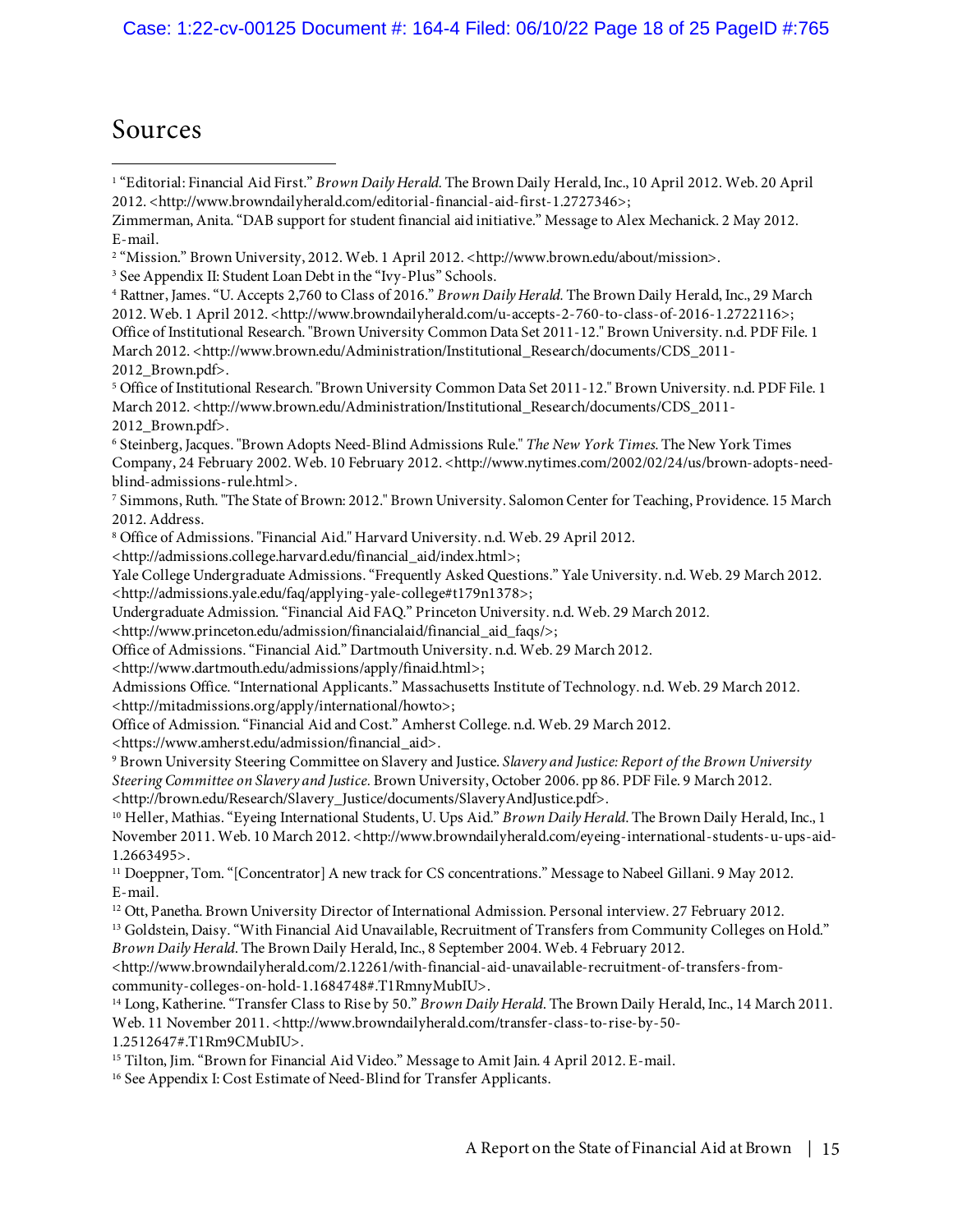#### Case: 1:22-cv-00125 Document #: 164-4 Filed: 06/10/22 Page 19 of 25 PageID #:766

<sup>24</sup> Salsone, David. "Re: [BFA] quotes for report." Message to Amit Jain. 29 March 2012. E-mail.

<sup>25</sup> "Transfer Applicants - FA Policy." Office of Financial Aid. Brown University. n.d. Web. 1 April 2012.

<http://www.brown.edu/about/administration/financial-aid/financial-aid-policy-rue-students>;

"Special Groups." Office of Financial Aid. Brown University. n.d. Web. 1 April 2012.

<http://www.brown.edu/about/administration/financial-aid/undergraduate/frequently-asked-questions/specialgroups/>.

<sup>27</sup> Tilton, Jim. Brown University Director of Financial Aid. Personal Interview. 6 March 2012.

<sup>28</sup> Rosen, David. "Failed Aid Appeals Send Students Home." *Brown Daily Herald*. The Brown Daily Herald, Inc., 1 February 2012. Web. 1 April 2012. <http://www.browndailyherald.com/failed-aid-appeals-send-students-home-1.2693069>.

<sup>29</sup> See Appendix II: Student Loan Debt in the "Ivy-Plus" Schools.

<sup>30</sup> Kurtzelben, Danielle. "5 Shocking Facts About Student Loan Debt." *Chicagotribune.com*. Chicago Tribune, 7 March 2012. Web. 1 April 2012. <http://www.chicagotribune.com/news/sns-201203071049usnewsusnwr201203060306 studentmar07,0,5970675.story>.

<sup>31</sup> Salsone, David. President of Brown Veteran Students Association. Personal interview. 22 March 2012.

<sup>32</sup> "Financial Aid at Brown University: A Case for Support." Brown University. n.d. Web. 1 April 2012.

<http://boldly.brown.edu/lib/FinancialAidCaseStatement.pdf>.

<sup>33</sup> See Appendix II: Student Loan Debt in the "Ivy-Plus" Schools.

<sup>34</sup> "Student Effort Levels." Office of Financial Aid. Brown University. n.d. Web. 1 April 2012.

<http://www.brown.edu/about/administration/financial-aid/undergraduate/brown-financial-aid-packaging/studenteffort-levels>.

<sup>35</sup> Anonymous students. Personal interviews. 20, 22 March 2012.

<sup>36</sup> White, Anthony. "URC." Message to Amit Jain. 21 May 2012. E-mail.

<sup>37</sup> "University Resources Committee (URC)." Office of the Provost. Brown University. n.d. Web. 1 Apr. 2012.

<http://www.brown.edu/Administration/Provost/committees/urc/charge>.

<sup>38</sup> Lippert, Jocelyn. "Brown to Go to Need-Blind Admissions." *Yale Daily News.* Yale Daily News Publishing Co., 5

December 2001. Web. 25 February 2012. <http://www.yaledailynews.com/news/2001/dec/05/brown-to-go-to-needblind-admissions/>.

<sup>39</sup> "Goals and Progress." The Brown Annual Fund, 2012. Web. 20 May 2012.

<http://annualfund.brown.edu/about/goals-progress.html>.

<sup>40</sup> "Brown Annual Fund Leaders." The Brown Annual Fund, 2012. Web. 20 May 2012.

<http://annualfund.brown.edu/community/leaders/scholarship.html>.

<sup>41</sup> "Initiatives for Academic Enrichment: Starr Foundation Donates \$15 Million to Brown for Financial Aid." *Brown University News Service.* Brown University, 26 March 2002. Press Release. Web. 30 March 2012.

<http://brown.edu/Administration/News\_Bureau/2001-02/01-104.html>.

<sup>17</sup> "Eli Whitney Students Program." Yale College Undergraduate Admissions. Yale University. n.d. Web. 27 February 2012. <http://admissions.yale.edu/eli-whitney#finaid>;

<sup>&</sup>quot;Resumed Undergraduate Education Applicants." Brown University Undergraduate Admission. Brown University. n.d. Web. 27 February 2012. <http://www.brown.edu/admission/undergraduate/apply-brown/resumedundergraduate-education-applicants>.

<sup>18</sup> Salsone, David. President of Resumed Undergraduate Student Association. Personal interview. 8 March 2012. <sup>19</sup> Jordan-Detamore, Greg. "Spring 2012 Student Poll Results." *Brown Daily Herald*. The Brown Daily Herald, Inc., 10

April 2012. Web. 20 May 2012. <www.browndailyherald.com/spring-2012-student-poll-results-1.2727428>.

<sup>20</sup> Zimmerman, Anita. "DAB support for student financial aid initiative." Message to Alex Mechanick. 2 May 2012. E-mail.

<sup>21</sup> Ott, Panetha. "Re: Brown for Financial Aid -- Update and request." Message to Amit Jain. 23 March 2012. E-mail. <sup>22</sup> Stein, Risa. "Re: [BFA] quotes for report." Message to Amit Jain. 31 March 2012. E-mail.

<sup>23</sup> Finnegan, Maggie. "Diversity Board Focuses on Veteran Enrollment." *Brown Daily Herald*. The Brown Daily Herald, Inc., 31 January 2012. Web. 5 March 2012. <http://www.browndailyherald.com/diversity-board-focuses-on-veteranenrollment-1.2692525>.

<sup>&</sup>lt;http://www.brown.edu/about/administration/financial-aid/transfer-applicants-fa-policy>.

<sup>&</sup>lt;sup>26</sup> "Financial Aid Policy for RUE Students." Office of Financial Aid. Brown University. n.d. Web. 1 April 2012.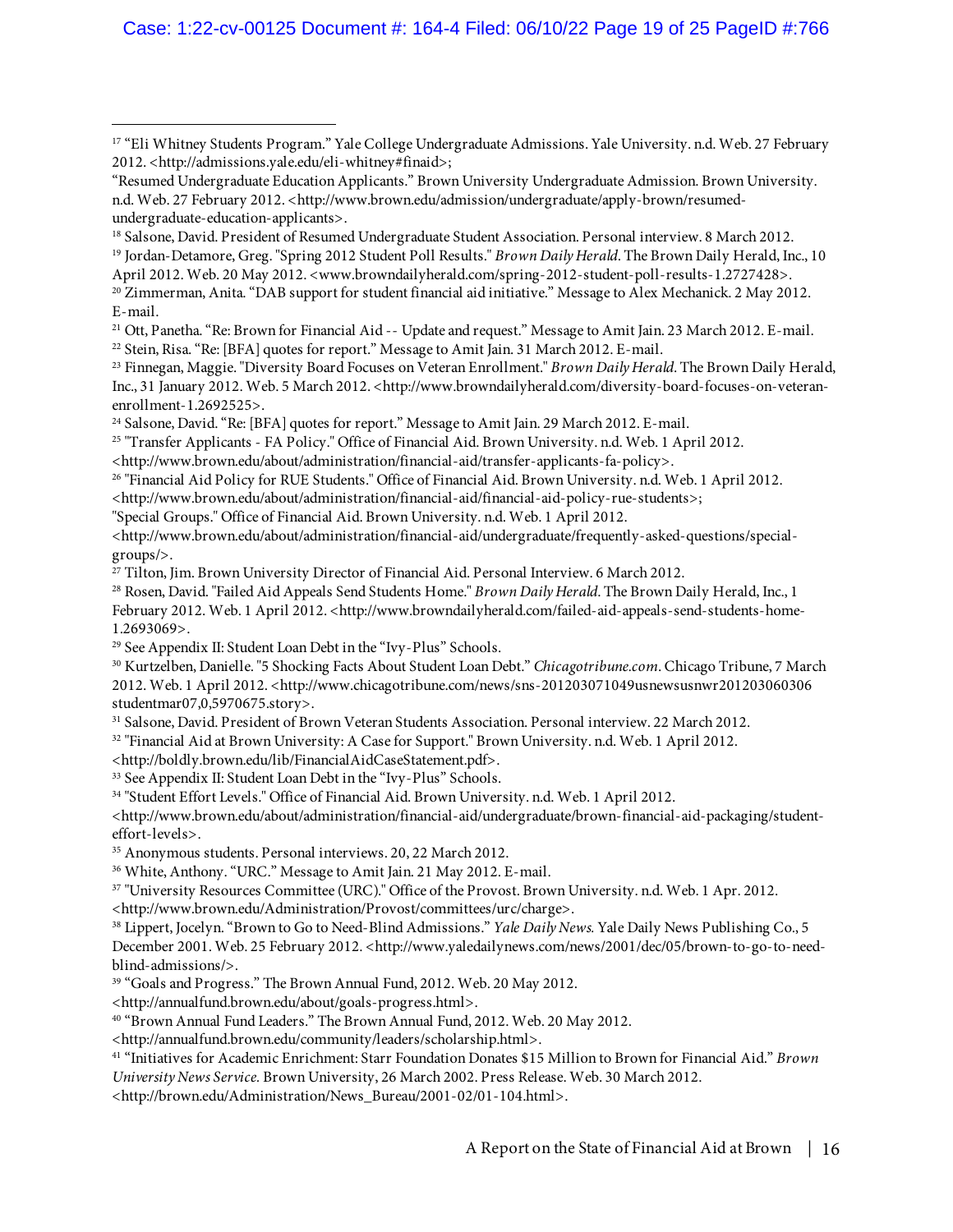#### Case: 1:22-cv-00125 Document #: 164-4 Filed: 06/10/22 Page 20 of 25 PageID #:767

<sup>42</sup> "Meeting of the Corporation: Brown Approves Budget and Sets Tuition; Endowment Draw Grows." *Brown University News and Events.* Brown University, 23 February 2008. Press Release. Web. 10 March 2012. <http://news.brown.edu/pressreleases/2008/02/corporationtuition>.

<sup>43</sup> "Sidney E. Frank Scholars." Office of Financial Aid. Brown University. n.d. Web. 28 March 2012.

<sup>44</sup> "Global Accessibility: Brown University Creates Scholarship Fund for Students from Africa." *Brown University News and Events.* Brown University, 25 January 2008. Press Release. Web. 23 March 2012.

<sup>&</sup>lt;http://www.brown.edu/about/administration/financial-aid/sidney-e-frank-scholars>.

<sup>&</sup>lt;http://www.brown.edu/about/administration/financial-aid/sidney-e-frank-scholars>.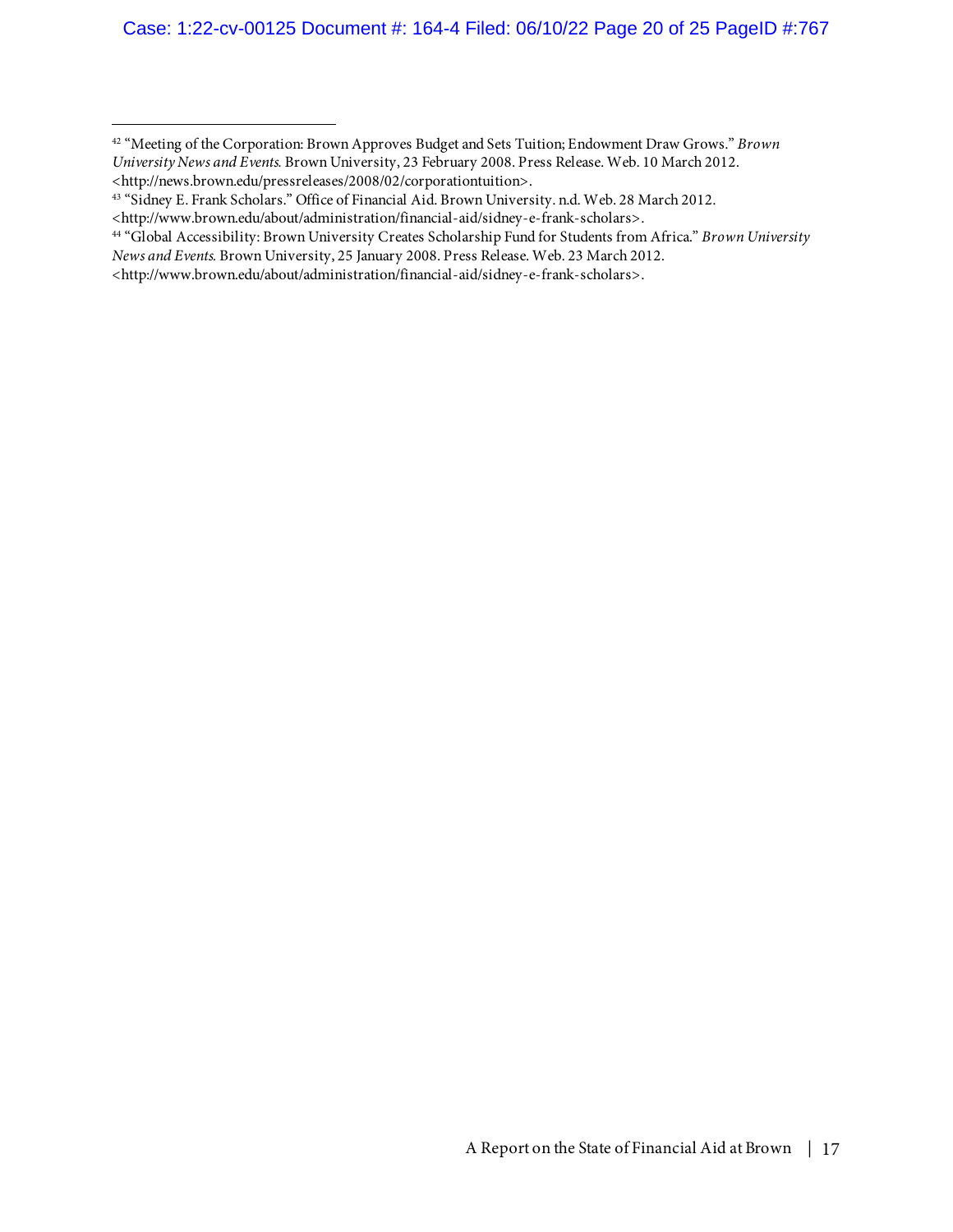# Appendix I: Cost Estimate of Need-Blind for Transfer Applicants

Public transfer enrollment data is very limited. Spring enrollment numbers are not included in the Common Data Set, and there is no publicly available breakdown of the transfer population by class or semester. Accordingly, for the purposes of calculating a rough estimate, we assume

- 1) That transfer applicants have the same average need as first-year applicants,
- 2) That the size of the incoming transfer class is relatively constant across years,
- 3) That no transfer students matriculate in the spring semester (this assumption skews our cost estimate downwards), and
- 4) That all transfer students matriculate during their sophomore year (this assumption skews our cost estimate upwards, in the opposite direction of assumption 3).

All numbers are for degree-seeking undergraduate students in the 2011-12 academic year. All aid amounts concern institutional aid only, not federal, state, or external support.

## **Data**

|   | Stat                                     | Value | Source                                                |
|---|------------------------------------------|-------|-------------------------------------------------------|
|   | Fall 2011 New Transfer Enrollment        |       | 135   Common Data Set $(D2)^1$                        |
| B | Fall 2011 Total Enrollment               |       | 6118   Common Data Set $(B2)^1$                       |
|   | Undergraduate Financial Aid Budget       |       | \$88,200,000   Corporation Press Release <sup>2</sup> |
|   | First-Year Transfer Financial Aid Budget |       | $$400,000$ Brown Daily Herald <sup>3</sup>            |

## **Calculations**

|              | <u>Stat</u>                                                   | Value                         | Formula      |
|--------------|---------------------------------------------------------------|-------------------------------|--------------|
| E            | Estimated total transfer enrollment                           | 405                           | $A \times 3$ |
| $\mathbf{F}$ | Annual transfer aid budget under current policy               | $$1,200,000$ D <sup>*</sup> 3 |              |
| G            | Annual non-transfer aid budget under current policy           | $$87,000,000$ C - F           |              |
| H            | Average annual award for non-transfers under current policy   | $$15,228.43$ F / (B - E)      |              |
|              | Expected annual transfer aid budget under a need-blind policy | \$6,167,512.69                | $H*E$        |
|              | Annual cost difference between need-blind and current policy  | $$4,967,512.69$ I - F         |              |

# **Explanations**

E. Since we assume that all transfers matriculate in the fall of their sophomore year, the total transfer population across sophomore, junior, and senior classes is  $135 * 3 = 405$  students.

F. New transfers receive \$400,000 in financial aid from Brown for their first year; assuming this level of support stays constant across classes, the total institutional allocation for all 3 classes under current policy would be \$1,200,000 each year.

I. Because we assume that transfer students under a need-blind policy would have the same average level of need as non-transfer students, we can multiply the average annual award for non-transfers by the number of transfer students to estimate the total cost of aid for transfers under a need-blind policy.

<http://news.brown.edu/pressreleases/2011/02/corporation>.

<sup>1</sup> "Brown University Common Data Set 2011-12." Office of Institutional Research. Brown University. n.d. Web. 20 March 2012. <http://www.brown.edu/Administration/Institutional\_Research/documents/CDS\_2011-2012\_Brown.pdf>.

<sup>2</sup> "Meeting of the Corporation: Brown Corporation Sets Tuition, Approves 2011-12 Budget." *Brown University News and Events.* Brown University, 12 February 2011. Press Release. Web. 29 March 2012.

<sup>3</sup> Furst, Miriam. "Transfer Apps Rise by 20 Percent." *Brown Daily Herald*. The Brown Daily Herald, Inc., 11 April 2011. Web. 20 January 2012. <http://www.browndailyherald.com/transfer-apps-rise-by-20-percent-1.2538100#.T3hMGXgp9lU>.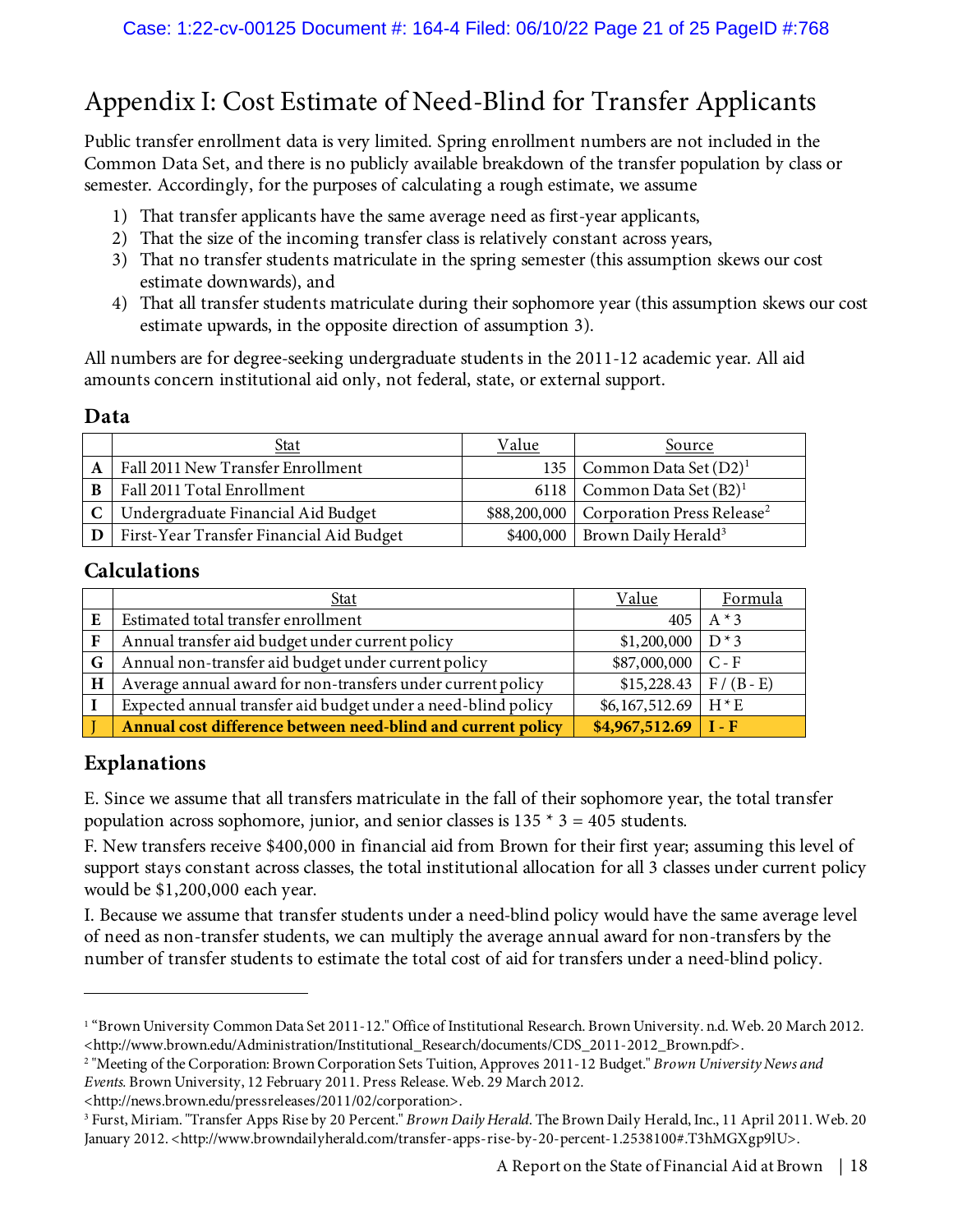| Institution            | % on Loans | <b>Average Debt</b> | <b>Total Average Debt</b> | Class Size |
|------------------------|------------|---------------------|---------------------------|------------|
| Cornell <sup>1</sup>   | 52%        | \$20,648            | \$10,736.96               | 3,696      |
| Dartmouth <sup>2</sup> | 51%        | \$18,792            | \$9,583.92                | 1,067      |
| Brown <sup>3</sup>     | 45%        | \$22,468            | \$10,110.60               | 1,483      |
| Penn <sup>4</sup>      | 43%        | \$17,013            | \$7,315.59                | 2,774      |
| Harvard <sup>5</sup>   | 34%        | \$10,102            | \$3,434.68                | 1,674      |
| Yale <sup>6</sup>      | 31%        | \$10,717            | \$3,322.27                | 1,312      |
| Princeton <sup>7</sup> | 23%        | \$5,225             | \$1,201.75                | 1,188      |
| Columbia               | $- -$      | $- -$               | --                        |            |
| MIT <sup>8</sup>       | 44%        | \$15,228            | \$6,700.32                | 1,116      |
| Stanford <sup>9</sup>  | 35%        | \$14,058            | \$4,920.30                | 1,671      |
| Chicago                | $- -$      | --                  | --                        |            |

# Appendix II: Student Loan Debt in the "Ivy-Plus" Schools

Because some colleges have yet to release their 2011-12 Common Data Set responses, all data above is from the 2010-11 year. (Brown has released its 2011-12 Common Data Set, from which we pulled the updated debt number of \$20,455 cited in the text of the report.) Columbia University and the University of Chicago do not have Common Data Set responses posted on their websites.

## **Notes**

"% on Loans" and "Average Debt" came from Common Data Set Tables H4 and H5. Graduating class size was determined by the number of bachelor's degrees awarded between July 1, 2009 and June 30, 2010, which came from Common Data Set Table B3.

"Average Debt" refers to the average debt burden among graduating seniors who took out loans. (For example, among the 23 percent of Princeton graduating seniors in 2010-11 who took out loans to finance their education, the average debt burden was \$5,225.)

"Total Average Debt" refers to the average debt burden across all graduating seniors. (For example, the average debt burden across the entire Princeton graduating class in 2010-11 was \$1,201.75.) This is calculated by multiplying "% on Loans" by "Average Debt."

The \$16,283 "Ivy-Plus" average figure cited in the text is the weighted average of debt across all schools above, excluding Brown, Columbia, and Chicago. Each school's "Average Debt" was weighted by the number of graduating students on loans, which was calculated by multiplying "% on Loans" by "Class Size."

<sup>1</sup> Division of Planning and Budget. "Common Data Set 2010-2011." Cornell University. n.d. PDF File. 16 March 2012. <http://dpb.cornell.edu/F\_Common\_Data\_Set.htm>.

<sup>2</sup>Office of Institutional Research. "Common Data Set." Dartmouth College. n.d. PDF File. 16 March 2012

<sup>&</sup>lt;http://www.dartmouth.edu/~oir/data-reporting/cds/index.html>.

<sup>3</sup>Office of Institutional Research. "Brown University Common Data Set 2010-11." Brown University. n.d. PDF File. 16 March 2012. <http://www.brown.edu/Administration/Institutional\_Research/documents/CDS\_2010-11\_Brown.pdf>.

<sup>4</sup> Institutional Research and Analysis. "Common Data Set 2010-11: University of Pennsylvania." University of Pennsylvania. n.d. PDF File. 16 March 2012.

<sup>&</sup>lt;http://www.upenn.edu/ir/Common%20Data%20Set/UPenn%20Common%20Data%20Set%202010-11.pdf>.

<sup>5</sup>Office of the Provost. "Common Data Set 2010-2011." Harvard University. n.d. PDF File. 16 March 2012.

<sup>&</sup>lt;http://www.provost.harvard.edu/institutional\_research/CDS2010\_2011\_Final.pdf>.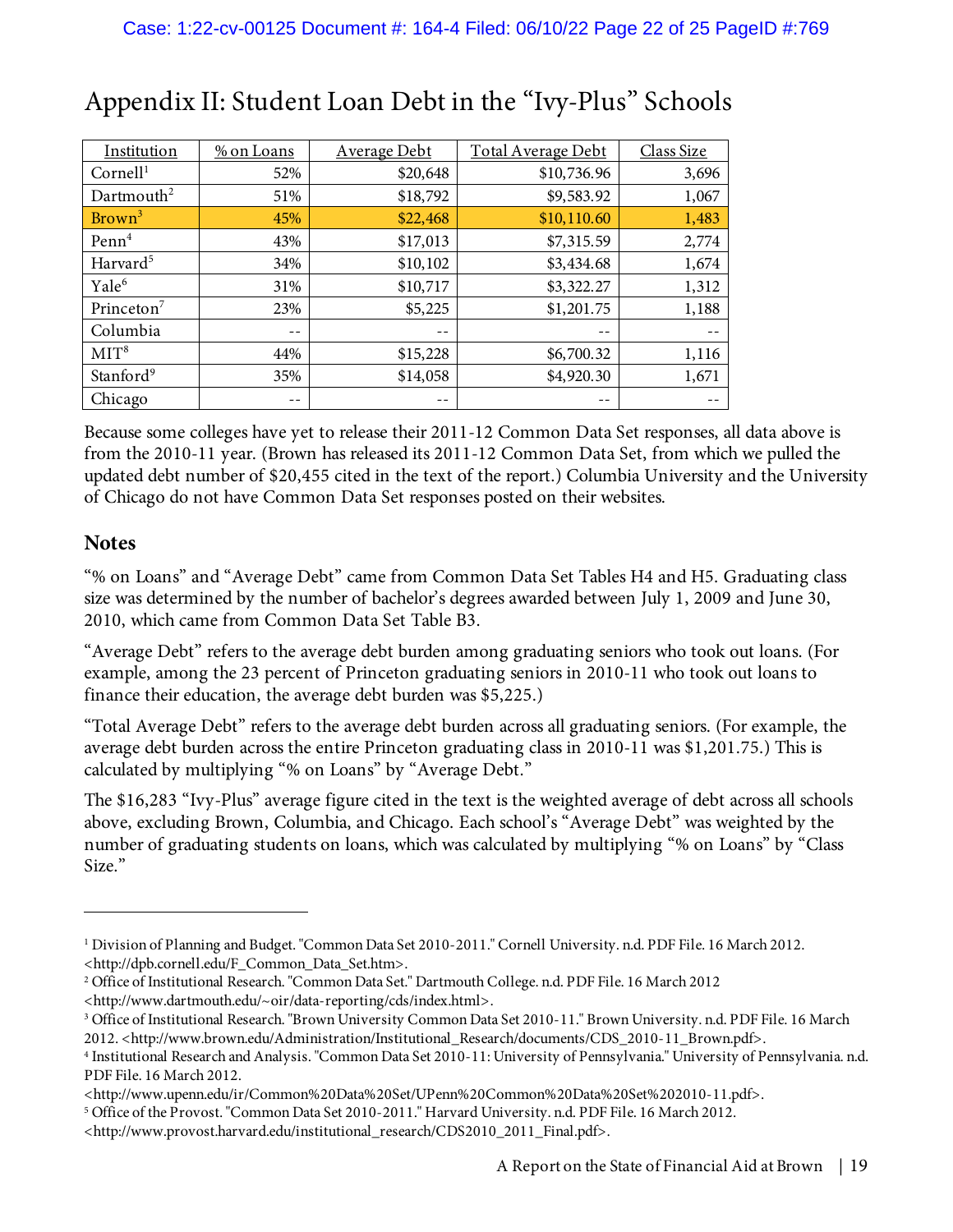<sup>6</sup> Office of Institutional Research. "Yale University Common Data Set 2010-11." Yale University, 27 February 2012. PDF File. 16 March 2012. < http://oir.yale.edu/common-data-set>.

<sup>7</sup> Office of the Registrar. "Common Data Set 2010-2011." Princeton University. n.d. PDF File. 16 March 2012.

<sup>&</sup>lt;http://registrar.princeton.edu/university\_enrollment\_sta/common\_cds2010.pdf>.

<sup>8</sup> Office of the Provost. "Common Data Set 2010-2011." Massachusetts Institute of Technology. n.d. Web. 16 March 2012. <http://web.mit.edu/ir/cds/2011/cds2011.html>.

<sup>9</sup> University Communications. "Stanford University Common Data Set 2010-11." Stanford University. n.d. Web. 16 March 2012. <http://ucomm.stanford.edu/cds/2010.html>.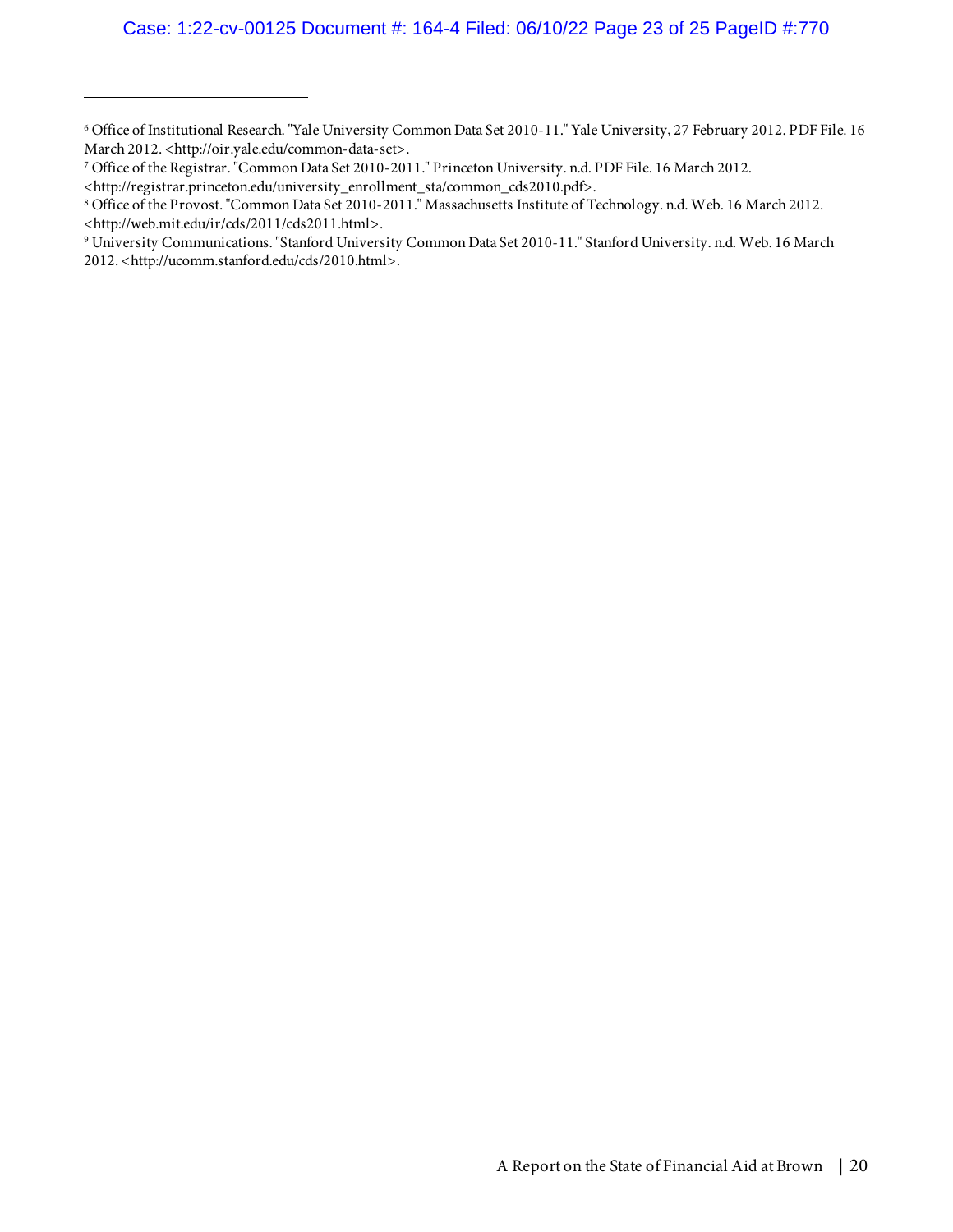# Appendix III: Press Coverage

For a complete and up-to-date listing of press coverage, please visit www.brownforfinaid.org/press.

# **Editorials**

#### **Financial aid first** (*Brown Daily Herald*, April 10, 2012)

*Amidst the discussions regarding the University's contributions to Providence, we have been pleased that University officials and the general student body still consider financial aid a top priority. In fact, The Herald poll conducted in March shows that nearly 40 percent of students believe that President-elect Christina Paxson should make financial aid a top priority. Recently, the student advocacy group Brown for Financial Aid came into the foreground, lobbying for a greater commitment to this cause. We believe that addressing this issue is of paramount importance for anyone who takes pride in being a Brown student, and we fully support Brown for Financial Aid…*

# **Articles**

**Petition calls for financial aid reform** (*Brown Daily Herald,* April 6, 2012) *A petition circulating campus is calling for a renewed commitment by President-elect Christina Paxson to improving the University's financial aid policies. Brown for Financial Aid, a student group advocating financial aid reform, has already received about 500 signatures on the petition, said Amit Jain '12, the group's co-founder…*

**Twentieth anniversary of need-blind protest** (*Brown Daily Herald*, April 23, 2012) *On April 21, 1992, 253 students were arrested after taking over University Hall in protest of the University's need-aware admissions policy for all students. Now, 20 years later, a new campus group, Brown For Financial Aid, has formed to protest the University's need-aware policy for international and transfer students. It is in this context that The Herald decided to revisit those original protesters and administrators to hear their stories…*

**Relative to peers, U.'s financial aid lags behind** (*Brown Daily Herald*, April 24, 2012) *...Brown for Financial Aid, a student group recently created to kickstart campus dialogue about financial aid policies at Brown, hopes Paxson will become a partner in achieving some of the group's goals for financial aid reform, which include the possibility of loan-free aid. The transition between presidents provides an opportunity for advocacy, as the University will be looking to reassess programs and priorities, said group Co-Founder and incoming Undergraduate Council of Students President Anthony White '13...*

#### **Let's (not) talk about class** (*Brown Daily Herald*, April 25, 2012)

*...But Simmons' work to make admission need-blind for domestic first-years and recent efforts by groups such as Brown for Financial Aid have not cracked the shell surrounding discussion of socioeconomic status on campus. Students said they experience a tension between the desire to act middle-class and the effects their financial realities have on conversations, relationships and demographics. At an institution one student deemed an "emblem of privilege," class disparities present a social minefield Brunonians must navigate when making friends, finding love and engaging in academic and extracurricular life...*